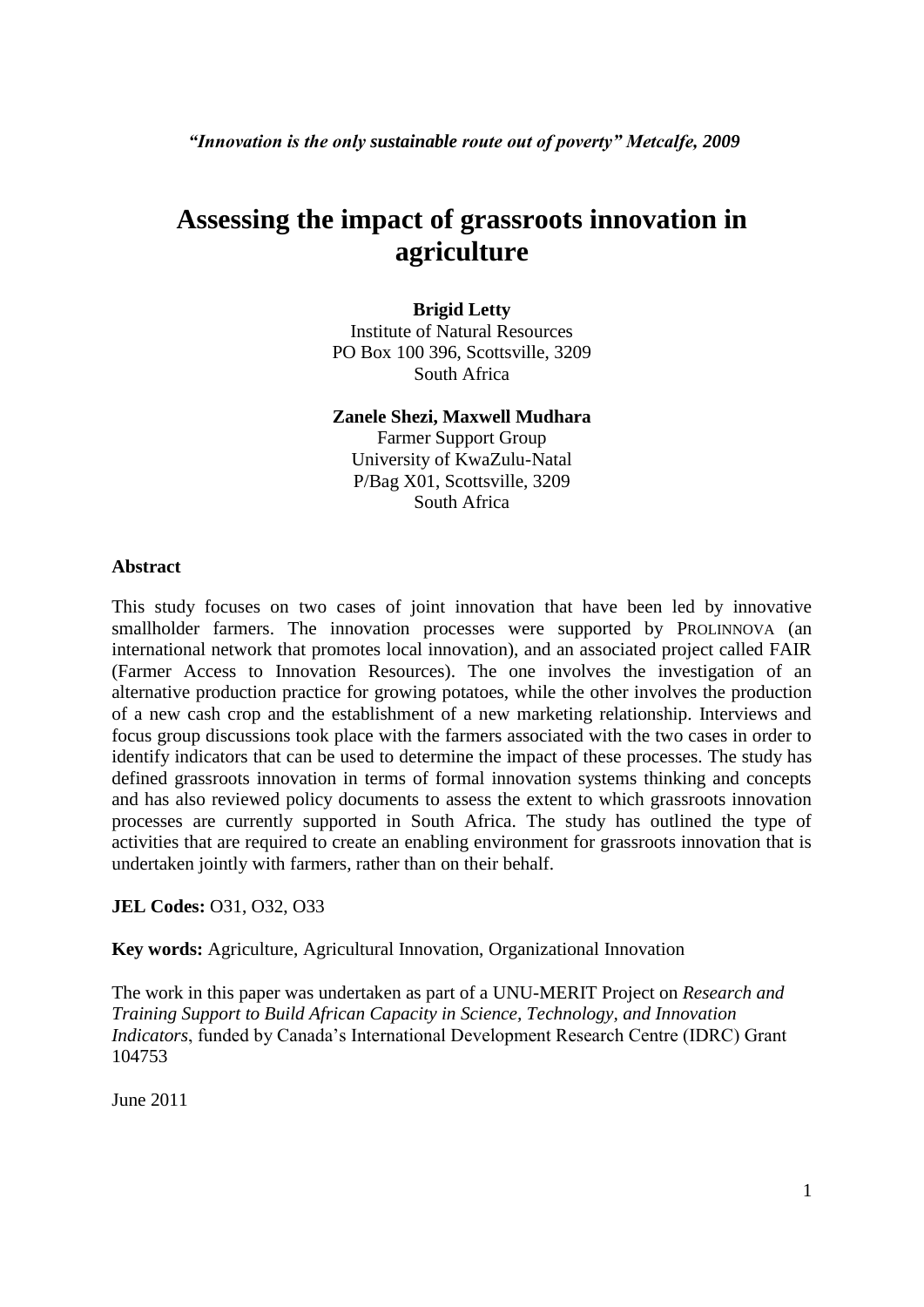#### **1 INTRODUCTION**

1

UNU-Merit<sup>1</sup>, with support from Canada's International Development Research Centre (IDRC), circulated a call for proposals for the development of case studies of innovation processes in Mozambique, Rwanda and South Africa. The purpose of the initiative was to build the capacity of the project teams regarding innovation processes and the use of indicators for tracking and measuring innovation processes. The Institute of Natural Resources (INR), in partnership with the Farmer Support Group (FSG), the outreach arm of the University of KwaZulu-Natal, submitted a proposal to explore cases of grassroots innovation associated with a sub-programme of the PROLINNOVA<sup>2</sup> network.

#### **2 BACKGROUND TO THE CASE**

#### **2.1 Introduction to the South African context**

In South Africa, there are some 1.25 million smallholder farmers (on communal land, allotments and market gardens), 64% of which are operating on less than 0.5ha of land. In comparison, there are approximately 46,400 commercial farmers operating on private land and approximately 35,000 emerging commercial farmers operating in communal areas (Vink & van Rooyen, 2009). Prior to 1994, the agricultural research facilities focused largely on commercial agriculture but have had to transform in order to service all farmers. The research system's capacity to deliver research output has been compromised by the fact that there has been a substantial loss of key research staff from public research services since 1993 (Vink & van Rooyen, 2009). The same study concluded that smallholder production in South Africa had declined over the period 1994 to 2009 and that the disparity between commercial and smallholder agriculture was increasing rather than decreasing. Declining research and extension services were cited as some of the reasons for this decline.

The change of government in 1994 led to great expectations of change for people living in rural areas. As mentioned above, this has not transpired and thus new approaches that could yield greater impacts on rural livelihoods are even more urgently required.

 $1$  UNU-MERIT is a research and training centre of United Nations University (UNU) and Maastricht University (UM), based in southeast Netherlands. The institution explores the social, political and economic factors that drive technological innovation, with a particular focus on creation, diffusion and access to knowledge (http://www.merit.unu.edu/about/).

 $2$  PROLINNOVA is an international network that 'promotes local innovation'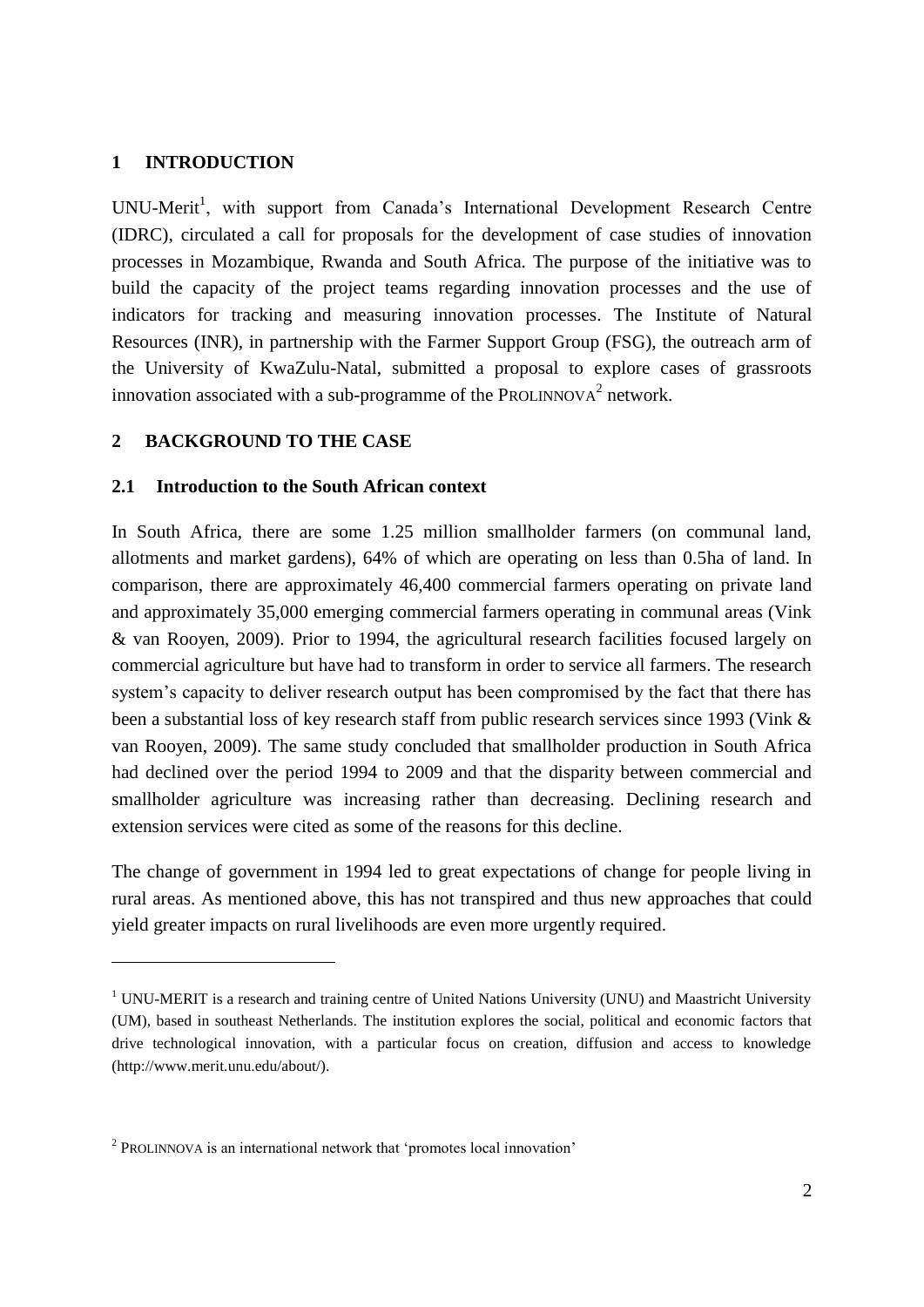### **2.2 Introduction to PROLINNOVA**

The PROLINNOVA network is an international network of organisations and is active in some 20 countries throughout the developing world. The network promotes innovation processes and appreciates the role that local innovativeness can play in overcoming challenges faced by smallholder farmers and rural communities (Wettasinha & Waters-Bayer, 2010).

PROLINNOVA has a number of different sub-programmes, one of which is called 'Farmer access to Innovation Resources, or 'FAIR'. FAIR is an initiative that has explored the concept of local innovation support funds (LISFs) as vehicles for facilitating access to resources for supporting farmer experimentation.

The FAIR project (and PROLINNOVA) has recognised that farmers have the capacities to conduct their own experiments and investigations, but also recognises that these processes can be strengthened through creating linkages with other actors who can bring knowledge, new ideas or access to markets. In South Africa, the FAIR project has been piloting local innovation support funds (LISFs) in the Okhahlamba District of KwaZulu-Natal. This case study focuses on FAIR-related activities within the community of Potshini

LISFs are funding initiatives that put funds in the hands of farmers or structures that directly represent farmers, so that they can support farmer experimentation not only with funds, but by establishing linkages with other actors such as markets, researchers, input suppliers, etc. Currently research funds go either to research institutions or to NGOs that might then pass on some of those resources to farmers. This is a means of allowing farmers to define the research agenda more effectively.

# **2.3 Current policies in South Africa**

Current policy does not give sufficient attention to the role of grassroots innovation. Beyond making reference to the role of indigenous knowledge systems in poverty reduction, (and its being one area of advantage for South Africa), the National Research and Development Strategy (NR&DS) for South Africa, which was developed by Department of Science and Technology in 2002, gives little recognition to the role that rural communities can play in solving their own challenges. There is little understanding of the dynamic nature of indigenous knowledge (IK), which grows and changes over time as a result of the innovativeness of people within the communities where it exists and is used. Given that the NR&DS recognises that the two high-level goals of good systems of innovation are 'quality of life' and 'growth and wealth creation', there should be more attention given to the contribution that rural innovators can make to the improvement of their own livelihoods as well as those of their communities. Despite this being seemingly obvious, the performance indicators of the national system of innovation, which form the basis for long-term planning (See Table 1), seem only to track formal research and technology development undertaken by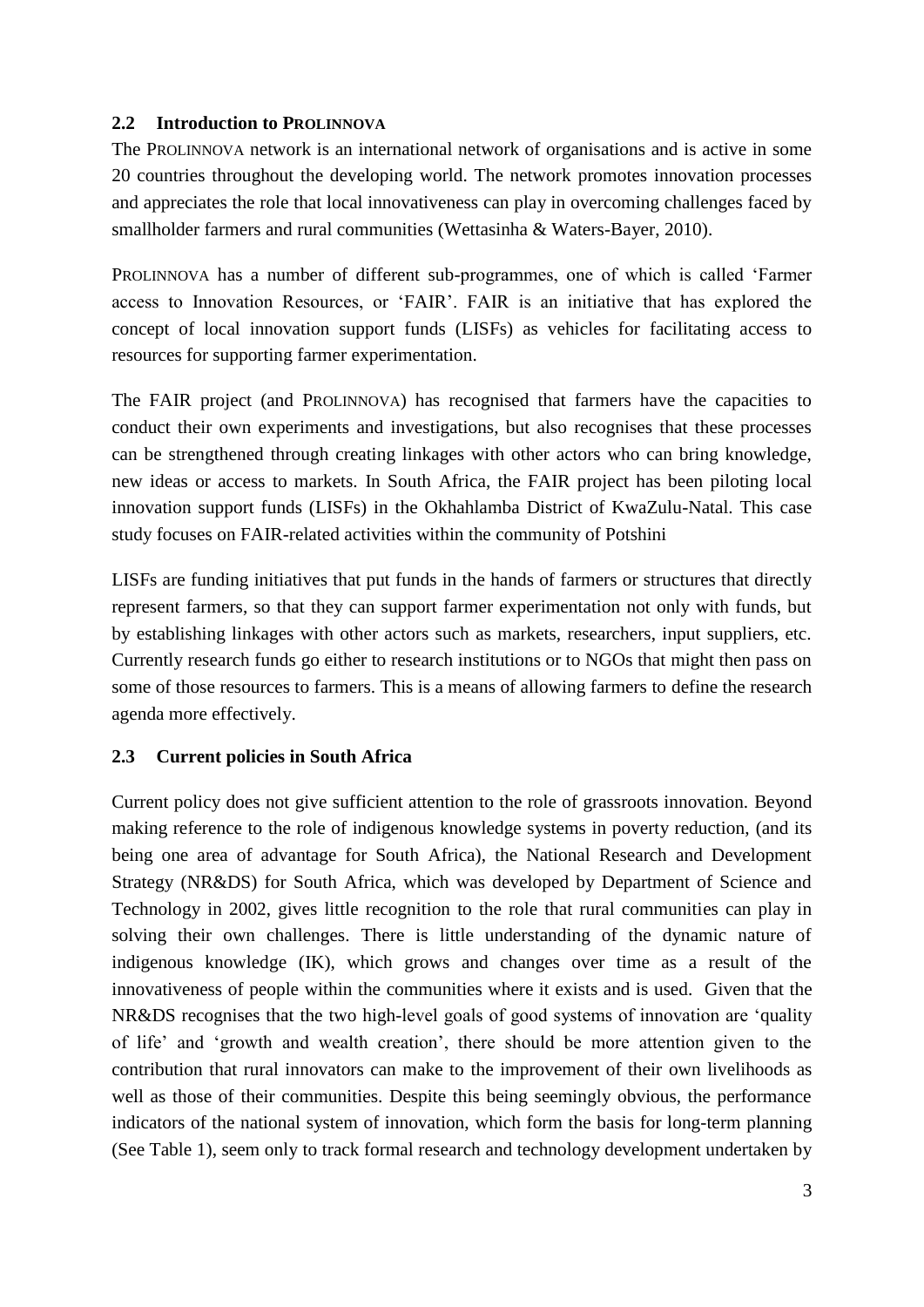scientists. The strategy makes reference to 'innovation for poverty reduction', but this seems to focus on technology development on behalf of communities to overcome the challenges that they face, especially those related to HIV/AIDS.

| Indicators of science, engineering<br>and  <br>technology human capital:                         | <b>Technical progress:</b>                                       |
|--------------------------------------------------------------------------------------------------|------------------------------------------------------------------|
| Researchers per thousand of workforce<br>Science, Engineering and Technology (SET)<br>Demography | Patents<br>High-tech start-ups<br>Business innovation investment |
|                                                                                                  | Key technology mission                                           |
| <b>Current R&amp;D capacity:</b>                                                                 | <b>Future R&amp;D capacity:</b>                                  |
| Publications                                                                                     | University enrolments (SET proportion)                           |
| Global share of publications                                                                     | S&T post graduate degrees                                        |
| R&D intensity (investment)                                                                       | Matriculants with maths and science                              |

**Table 1: Some of the key indicators of the national system of innovation<sup>1</sup>**

 $<sup>1</sup>$  Adapted from Figure 2 in the NR&DS, 2002.</sup>

The National Agricultural Research and Development Strategy (NARDS) was developed in 2008 by the National Department of Agriculture, in line with the requirements of the NR&DS for sectoral R&D strategies. The NARDS makes reference to civil society, farmer organisations and professional associations as key stakeholders. The roles are said to include policy advocacy, facilitation of resource allocation, development training, capacity strengthening, adaptive research, technology transfer and provision of support services. It is unclear which roles are allocated to each of the above – to what extent is adaptive research seen as a role of farmers organisations representing smallholder farmers? There is certainly little reference made to the smallholder farmers themselves as being roleplayers in developing and adapting technologies.

The formal system that monitors research and development as well as innovation has developed a system of terms and concepts and if we wish to draw attention to the importance of 'grassroots innovation' within the developing agricultural sector, there is a need to find ways to apply these terms and concepts to this context too. For example, the Oslo Manual (OECD/Eurostat 2005) refers to the idea of the 'firm' as the unit within which one seeks to quantify innovation and the impact that it is having. There is also reference to 'enterprise'. In agricultural development, the idea of an enterprise is relevant as it can refer to an individual farming household or it can refer to a group that is collectively farming.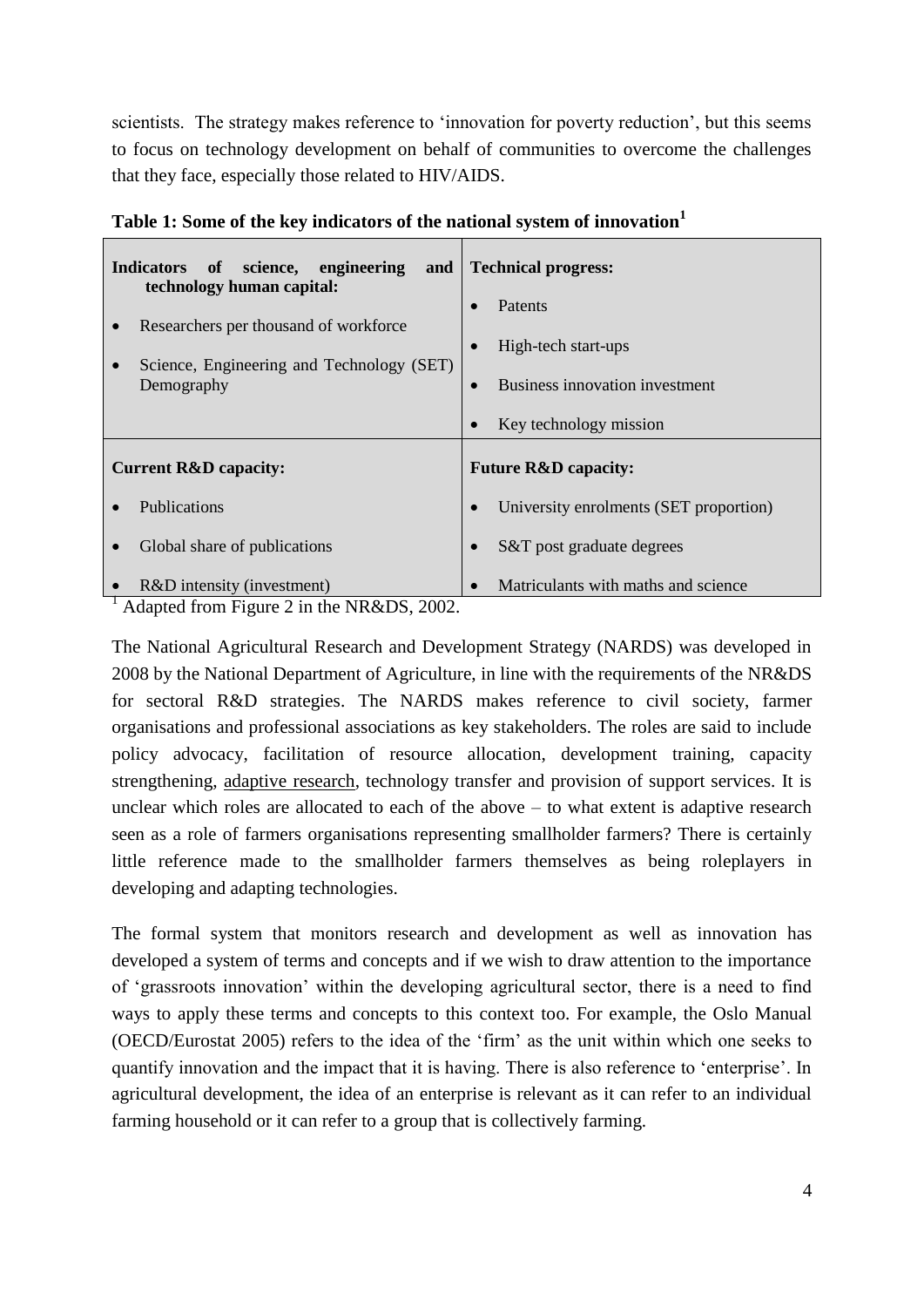In order to influence policy there is need to gather quantitative and qualitative information from case studies that provide some evidence of the impact that innovation can have on local rural economies and therefore the value in supporting such processes. It would be useful to know who is innovating in order to make recommendations about 'who' government and other players should support. However, this is not advocating that only grassroots innovation should be supported as the contribution of formal R&D certainly cannot be overlooked. Nevertheless, it has been recognised that interventions to combine formal research-based and community-based capacity could result in pro-poor innovation capacity and have relatively high returns while not being very costly (The World Bank, 2006).

### **3 WHY INNOVATION MATTERS**

#### **3.1 Innovation systems and the benefits of innovation**

Innovation is essential for development, especially given current global changes (whether related to climate or economic changes). Innovation systems are understood to be complex systems whereby different knowledge sources and different actors contribute to the development and application of knowledge. The range of different actors and the bodies of knowledge and the movement away from the concept of a linear transfer of knowledge from 'creator' to 'user' is part of the idea of innovation systems thinking. It is acknowledged that the systems of actors are embedded in an institutional context that determines how they behave and how they interact with each other and with other elements of the system. Thus decision makers who are planning and evaluating R&D processes must have an understanding of the social, political and institutional contexts within which it is taking place (Hall et al. 2003).

The greater attention being given to the social context in which R&D exists is due to an acknowledgement that the linear model does not respond adequately to rapidly changing conditions that users are experiencing and that the traditional roles of actors are changing, especially those of information producers and information users (Hall et al. 2003). Another key aspect of innovation systems thinking is that of learning cycles and self-reflection, which is seen as an integral part of the innovation process, and which also requires institutional support (Hall et al. 2003).

Linkages between actors are essential because people move and take technologies and ideas with them (Gault, 2008).

Successful agricultural innovation is seen to require multiple sources of knowledge, including users, sharing and combining their ideas to develop solutions that are specific to a certain context. The innovations that emerge are also shaped by the social and institutional environment (Hall, 2007).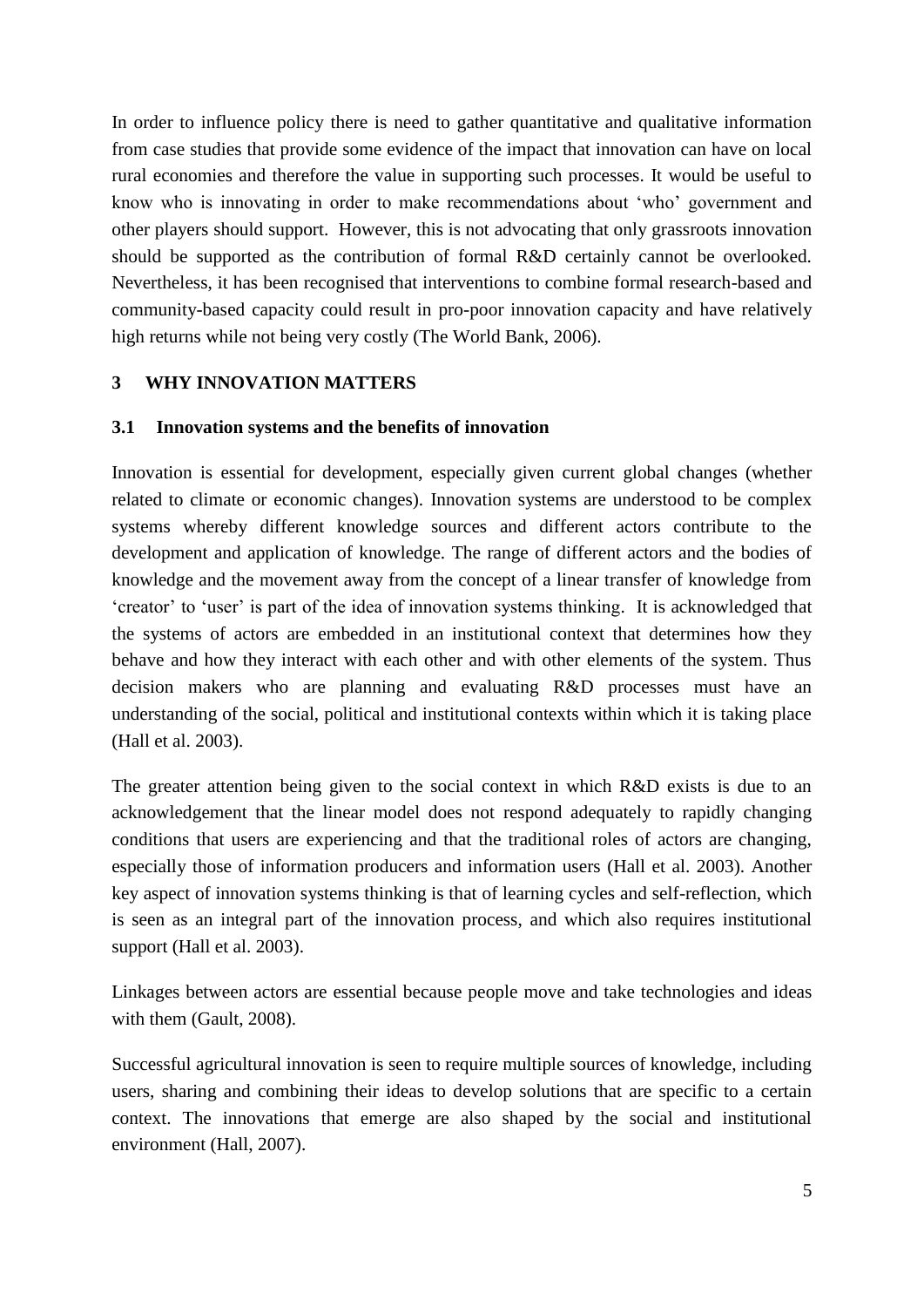Over time, there have been changes in understanding of research and development approaches from the initial technology transfer model - where farmers are recipients of knowledge, to the Farming Systems Research approach - where farmers are seen as sources of knowledge, to participatory research - where farmers are seen as colleagues to finally arrive at the innovation systems framework - where farmers are seen as 'co-generators' of knowledge (Hall, 2007). With the AIS approach, actors extend beyond farmers, NGOs and researchers (as typifies national agricultural research systems - NARS), to include all parties that are involved in the creation, adaption and use of all types of knowledge relevant to agricultural production and marketing. There has been a move away from the idea of 'centres of excellence' that can address challenges, towards the concept of 'collective intelligence', where public sector can play a key role in facilitating linkages / interactions. There is also recognition that different groupings of actors will be relevant for solving different challenges (Hall, 2007). Spielman (2005), raised questions about the extent to which the AIS approach is actually impacting on the poor, but highlighted that the approach is at least making researchers and policy makers consider the role of unconventional actors. Spielman (2003) noted that the agricultural knowledge and information systems (AKIS) approach was an improvement on the linear model and gave more attention to the dissemination and flow of knowledge, it was the development of the AIS framework that gave recognition to the wealth of actors that can play a role in creating and using knowledge – and to the relationships that exist between them. Besides formal R&D players, actors can include small and medium enterprises (SMEs) involved in agro-processing, marketing and distribution, civil society organisations (CSOs), farm labourers, private companies, consumer groups, farmers and rural communities. The AIS framework can allow for an analysis of the situation and a better understanding of those players that current policies are favouring. It allows for identification of mechanisms to improve the ways that innovation systems are functioning (Spielman, 2005). It is also possible to use this approach to analyse the way in which innovation is impacting on farmers livelihoods and on poverty. Spielman (2005) states that 'the institutional context under which technological changes occur, drives development'.

In Japan a system emerged, largely due to very limited national research funds but also due to the realisation that western technologies are not always appropriate to all circumstances. They used an approach called the 'Iterant Instructors System', where 'successful' farmers and recent graduates were employed in an effort to combine practical experience and scientific knowledge. While research focused on screening and improving indigenous practices, there was an appreciation of the value of local knowledge and experience. The system also supported the geographical transfer of local practices that were already in use by Japanese farmers (Hayami et al. 1991).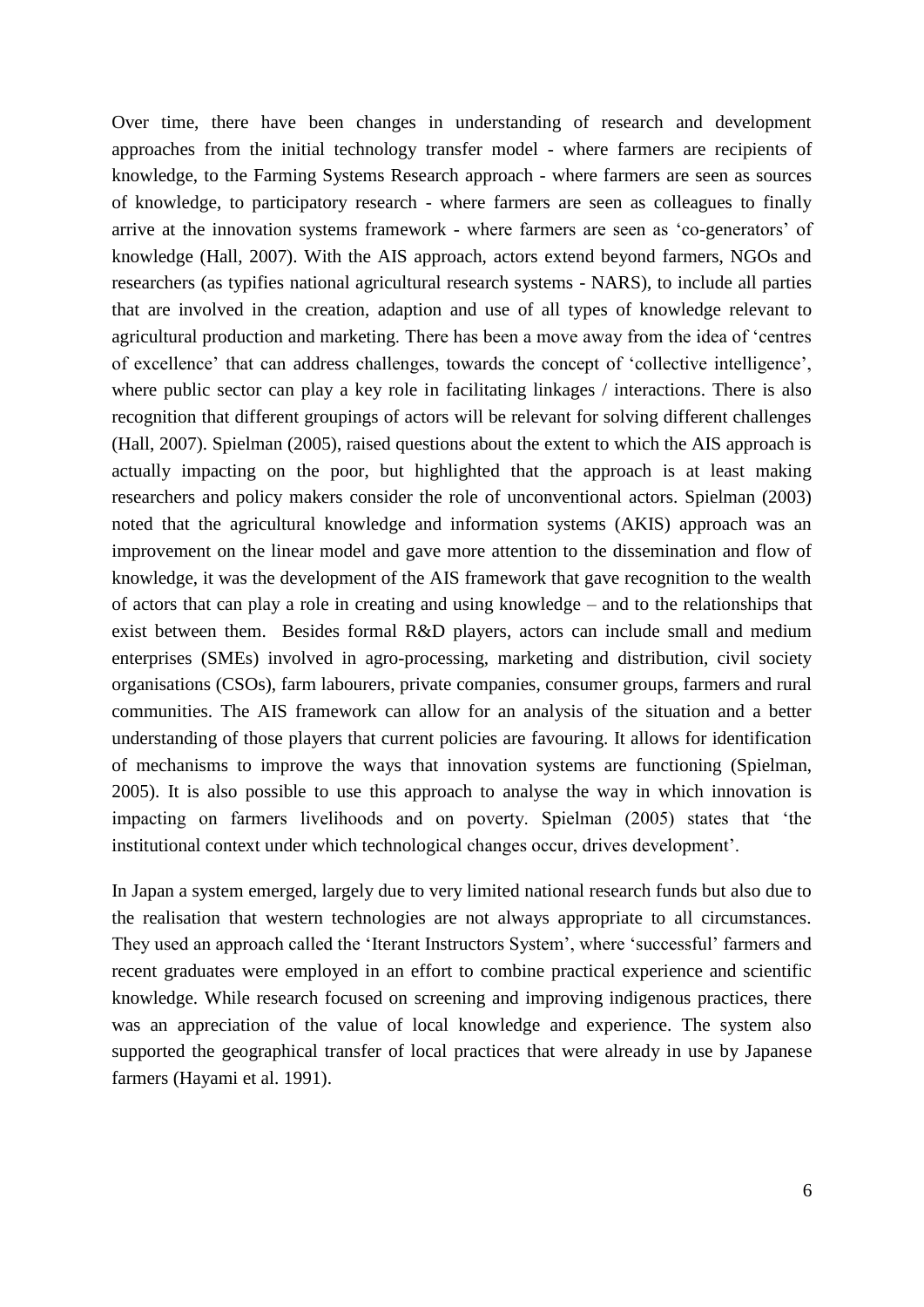Conventionally recognised outcomes of innovation include increased revenue, market share and employment (Gault, 2008). The impacts on quality of life also need to be given consideration. It is the application of different types of knowledge and not science or technology that contributes to achieving desired social and economic outcomes. In addition, changes are often combinations of technical, social and institutional changes (The World bank, 2006).

Firms innovate to improve their performance, through reducing their costs or increasing the demand for their product. Innovation occurs as a result of both inbound and outbound diffusion of knowledge (OECD/Eurostat, 2005).

World Bank (2006) conducted case studies and found that innovation often combines technical, organisation and other sorts of changes. It was also found that innovation, which can be triggered in many ways, can comprise both radical changes as well as continuous upgrading through many small improvements that are made. Non R&D innovation can take place by adapting existing technology or by 'learning by doing' (Gault & Zhang, 2010). In least developed countries (and portions of South Africa), innovations are incremental, cumulative and mostly informal (without R&D), developed in traditional sectors and services that are not said to be 'high tech' – hence they are not captured by existing measurement systems (Kraemer-Mbula, 2009; Kraemer-Mbula & Wamae, 2010).

The value of grassroots innovation and traditional knowledge, which is largely held by marginalised communities, has also been widely recognised by other practitioners, including the Honey Bee Network (Gupta et al. 2003). Local innovations sometimes emerge that are able to solve challenges that are highly location specific. Some of these are based on traditional knowledge while others are based on new ideas or thoughts (Gupta et al. 2003). There has been limited responsiveness of scientists to work with innovators to build on and improve existing cases of local innovation, which has limited the extent to which they could solve such challenges (Gupta et al. 2003).

Innovation systems that are aimed at supporting the poor generate and put into use new knowledge that expands the capabilities and opportunities of the poor (Berdeque, 2005). The importance of building innovative capacity rather than relying on strengthening research systems is being recognised (Rajalahti, 2009). There has been an exploration of mechanisms that can facilitate access to resources for farmer experimentation and innovation. Local innovation support funds (LISFs) are one such mechanism. LISFs not only make funding available for farmer experimentation, but are local level structures that are managed by communities, and which allow farmer innovators to prioritise their own needs (Waters-Bayer et al., 2004).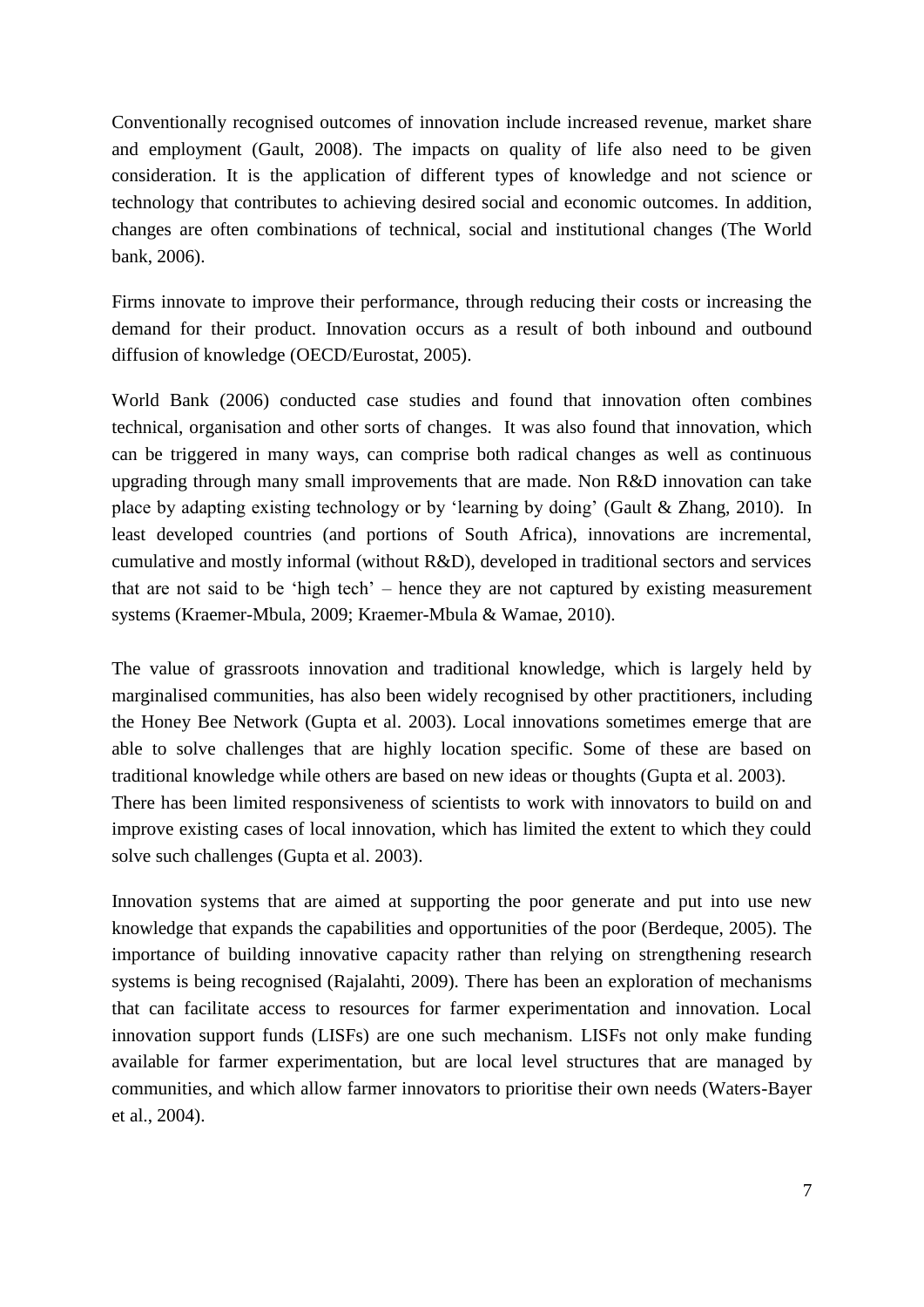Innovation in formal institutions and 'firms' is measured using indicators but in developing countries much innovation takes place within the informal economy and is not so easy to monitor – but has an impact nonetheless. This is a potential domain for policy to create an enabling environment.

Innovation is the application of new ideas and knowledge. We should be clear that R&D is not the same as innovation as many technologies that are developed by researchers are not taken up by the target users and therefore do not lead to social or economic change. This is why innovation is said to include an element of 'into the market' or 'application'. Commercialisation is a closely related concept, being defined as the creation of market value from knowledge (Gault, 2008). There is a wide range of knowledge types (technical, organisational/managerial, etc) as well as sources of knowledge (conventional providers such as public research organisations) or less conventional sources such as any entities that introduce new knowledge into a social or economic process, such as neighbours, civil society organisations, etc (Spielman, 2005).

When innovation in firms is assessed using tools such as surveys supported by the Oslo Manual (2005), innovative behaviour is classified in terms of the 'level' of novelty. Most novel innovations would be those that are 'new to the world' while least novel are those that are 'new to the firm' – where a firm incorporates a new process or product which is already being used / produced by other firms. It is also useful to distinguish between different types of innovations, namely product, process, institutional and marketing. The Oslo Manual (OECD/Eurostat 2005) defines product innovations as changes in goods and services, process innovations as changes in production and delivery methods, organisational innovations as changes in firms' external relationships and marketing innovations as new marketing approaches.

Another concept is that of 'user innovation' – where the user (the firm) innovates to address a challenge that it is facing. In this case, the 'user' benefits from the service or product themselves, not from selling it. The innovation process is initiated by the affected party as a result of user need or curiosity to address a challenge (von Hippel, 2005). Opportunitydriven innovation systems also deserve attention as this is where entrepreneurs often get involved – it is not only about overcoming challenges, but can also be about exploiting opportunities that are identified (The Word Bank, 2006). Incremental innovation is also seen as important because it allows for problem solving – it is often characteristic of user innovation. Much technological knowledge creation in developing countries is developed in this manner (Kraemer-Mbula and Wamae, 2010) and it allows for a continuous process of upgrading (The World Bank, 2006).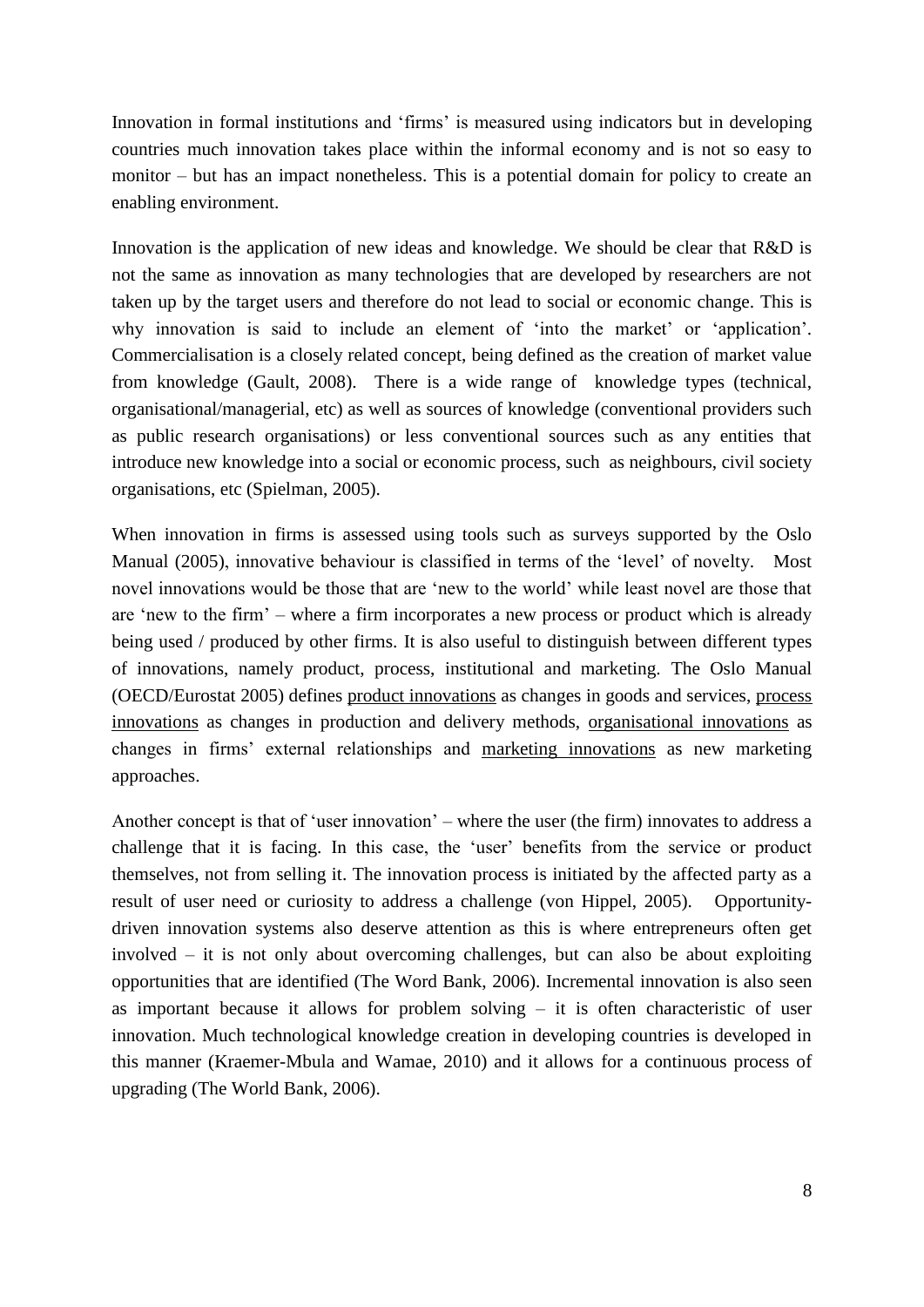Research and development is often seen as a function of research institutions, universities and high-tech firms, but in this case, the researcher is outside the system, which has its limitations (Russell and Ison, 2000), while users are best suited to understand their needs as well as possibilities for innovation (Metcalfe, 2009). Small-scale farmers are often said to be constrained by inappropriate technology developed on their behalf by other research entities, which highlights the need for linkages between different actors (Rajalahti, 2009). Farmers are known to engage in informal experimentation and this is recognised as having an important role to play in building their resilience (Milestad et al., 2010). They test different practices, select for specific characteristics in their crops, etc. They frequently adapt their farming practices as required to address the challenges that they face, which can be seen as 'incremental innovation.'

Besides the fact that recognition is not always given to farmer experimentation, it is also important to realise that innovation is not restricted to research and development (whether formal or informal), but also includes changes in institutional arrangements (including linkages with external actors – external relations) as well as changes in the way that firms market their products (OECD/Eurostat 2005). Informal innovation does have its limitations as farmers that are innovating, while they are knowledgeable of the local environment, sometimes have restricted vision, limited sources of knowledge and technical potential (Biggs  $\&$  Clay, 1981) – this highlights the need for combining different bodies of knowledge through involving different actors.

#### **3.2 Intellectual property and innovation**

According to the Intellectual Property Rights from Publicly Financed Research and Development Act (No. 51 of 2008) of the Republic of South Africa, intellectual property (IP) is defined as creations of the mind that can be protected by law from use by another person. Commercialisation of IP is the adaptation / usage of IP for any purpose that can provide benefit to society or commercial use (RSA 2008). The Act was put in place to ensure that IP from publicly financed R&D, which is said to lie with the recipient of the funding, is effectively utilised. Recipients could be persons or institutions such as the Agricultural Research Council (ARC) or the Water Research Commission (WRC). According to the Act, recipients of public funds are expected to ensure that the IP is protected from appropriation and SMEs and BBEEEs should have preferential access to such opportunities. The Department of Trade and Industry (DTI) has prepared the Policy Framework for the Protection of Indigenous Knowledge (IK) through the IP System. This framework was developed subsequent to the adoption of the Indigenous Knowledge Systems (IKS) Policy in 2004 and guides the use of IP (for example patents, copyrights, trademarks, registers and databases) to protect IKS. The purpose of the policy is to prevent the exploitation of traditional knowledge by other nations. The framework document highlights the limitations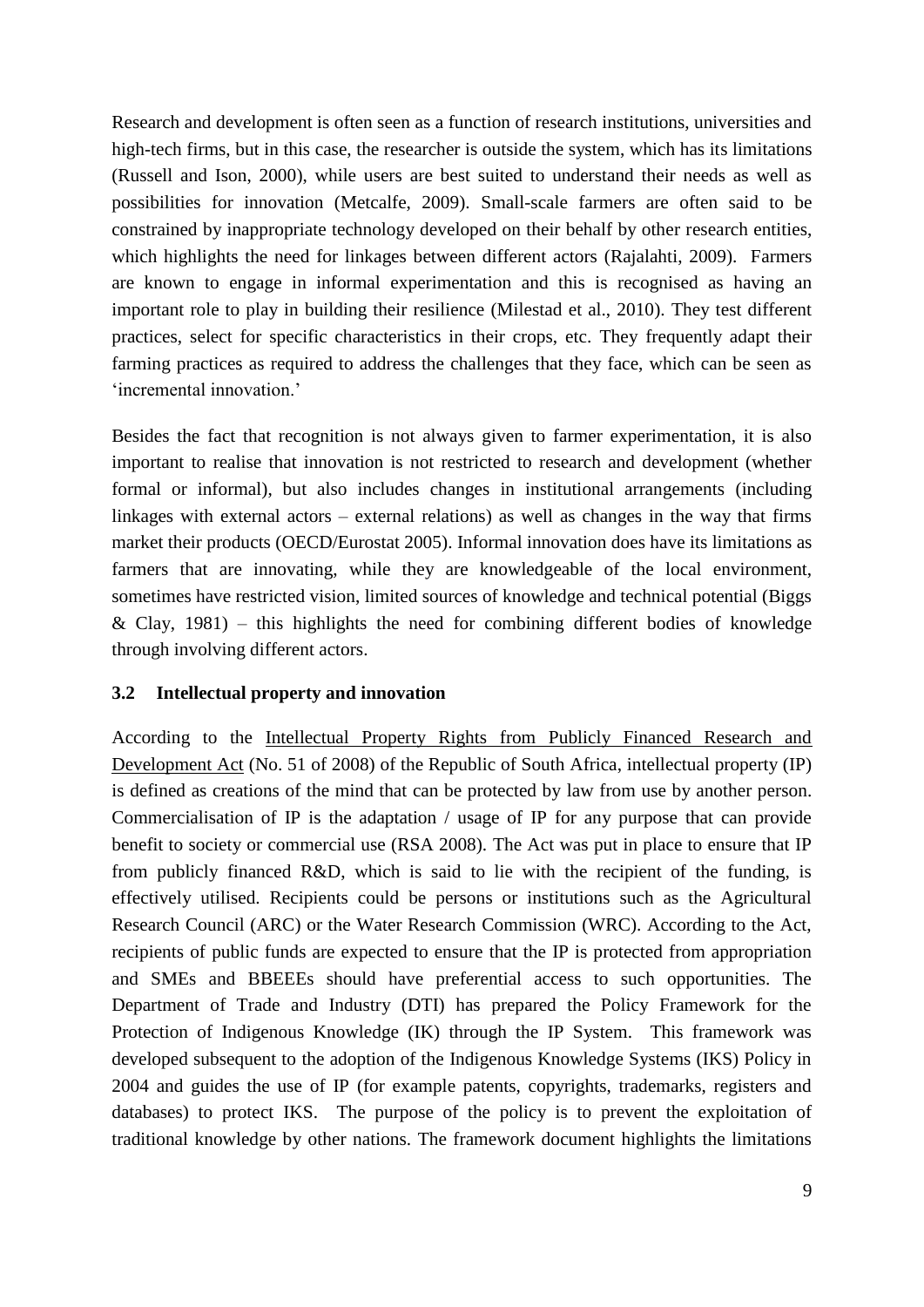of the formal IP system, which does not always allow for communities to collectively protect their knowledge. In some circumstances, people have also used the IP system to register ownership of knowledge without the holders of the knowledge actually benefiting. In addition, other authors have highlighted that formal systems of protecting intellectual property are often too costly for local innovators to make use of, for example international patents (Gupta et al. 2003).

### **4 MEASURING INNOVATION**

The current paper looks at two cases of joint experimentation that have been supported by PROLINNOVA and FAIR and presents them using current AIS concepts and thinking and then evaluates the impact that they are having (using various indicators).

Previous research provided some background to the cases. In addition, interviews took place with the farmer innovators involved in both cases, as well as with members of the institutions that have been established through the FAIR programme (See Appendix 1 for questionnaires used to gather information).

Discussion took place with farmers involved in the two cases to identify indicators that could be used to measure the impact of grassroots innovation on livelihoods as well as indicators to quantify innovation. If one wishes to show that rural communities are characterised by farmer experimentation and local innovation, then it is necessary to identify indicators for quantifying the extent to which this is taking place. Due to the informal nature of local innovation, and joint experimentation, it is not easy to track the innovation processes. The studies also investigated ways to track the extent to which innovation is taking place.

The analysis of each case considered the triggers as well as the impacts of the innovation process. Since innovation needs to involve the application of the knowledge beyond the R&D phase, the continued application of the innovation has also been explored.

In addition, discussions took place with representatives of structures established through the FAIR initiative to manage funds, i.e. the Hlahlindlela Trust (HT) and to support and encourage innovation, i.e. the Sivusimpilo Okhahlamba Farmers Forum (SOFF). This was done to better understand the type of support that is required.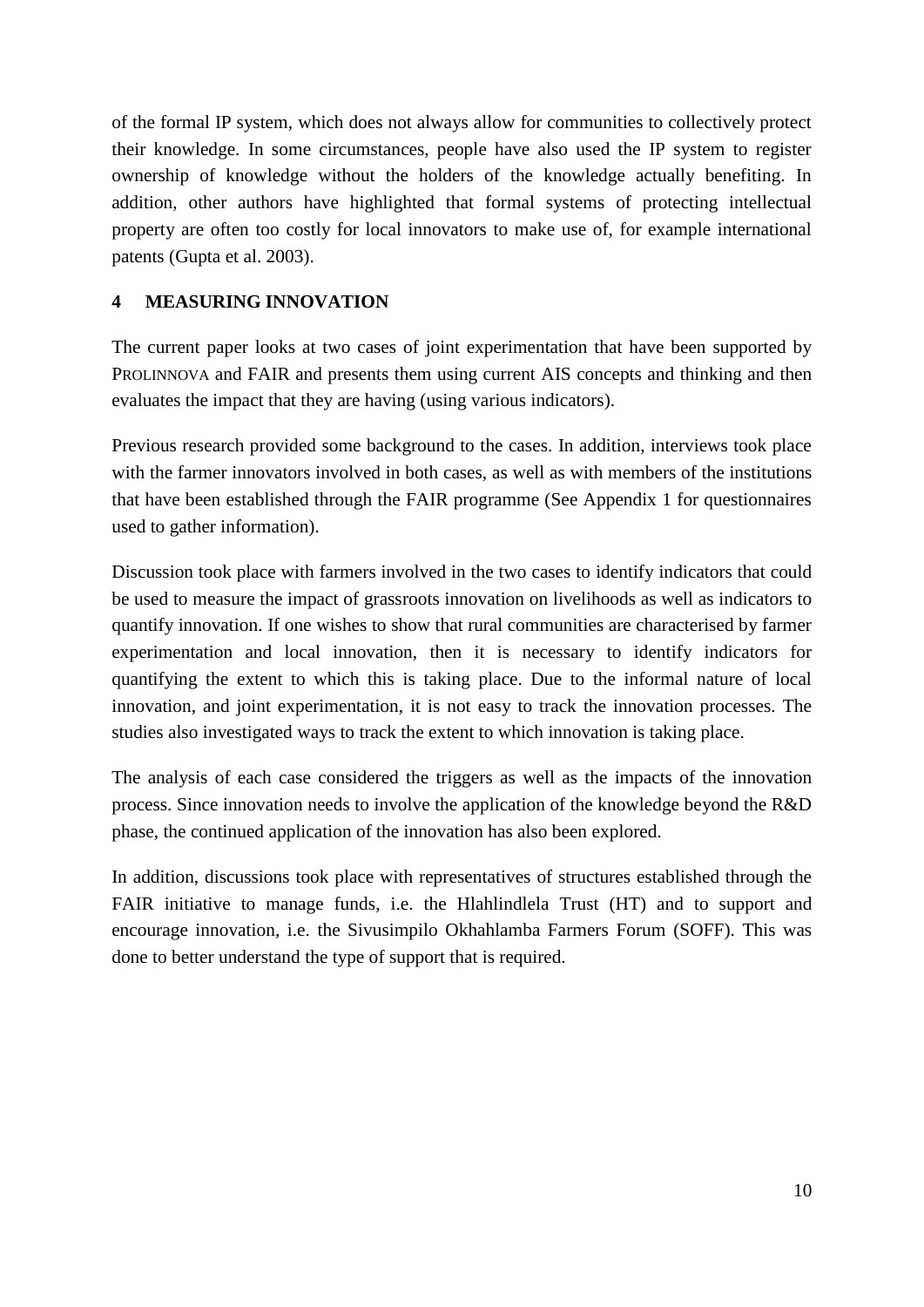### **5 FINDINGS**

### **5.1 Understanding the FAIR-related support systems**

### *The local innovation support fund*

The HT is a locally managed legal entity established through the FAIR initiative with support from FSG to manage the funds available for supporting local innovation processes.

The HT has a number of committees responsible for tasks such as screening applications and monitoring experimentation (See Appendix 1 for list of experiments supported). The criteria for selecting innovations / experiments to be supported by the LISF include:

- 1. Innovator has prior record of experience with food production, agriculture and/or natural resource management.
- 2. Preferably innovator has some prior experience of innovation.
- 3. The idea is technically, economically and institutionally feasible / acceptable.
- 4. The idea is replicable amongst the poor and vulnerable.
- 5. The innovator is able to meet the requirements for own contribution.
- 6. The innovator is willing to share the results with others.

The team responsible for monitoring and evaluation not only monitors the experimentation processes, but also evaluates the outcomes of other activities (or learning events) such as cross-visits, which are funded in order to encourage innovation. The committee then provides feedback on progress at the HT meetings. The FSG and other players have been supporting the M&E committee to conduct participatory evaluation. Generally experiments are monitored against the original objective, such as the performance of the crop/livestock. The level of commitment of the innovator is also assessed. The M&E team has also been provided with a digital camera to assist with monitoring the experimentation process. Photography is a method used in the community to document innovations.

Though the functions of the HT are currently limited to implementation of the FAIR project, it is envisaged that it could fundraise for other community development activities and create an opportunity for community members to participate in buying of inputs in bulk. The Trust is not yet fully functional and still needs to improve a number of its roles such as reporting of meetings, monitoring of project activities, etc.

### The demand for support for farmer experimentation

The nature of the people who have made use of the LISF is another factor that warrants exploration is. In terms of the FAIR initiative, the fund has been available to anyone within the community as long as the proposed idea is innovative enough to meet the criteria for support. Those who apply are said to be those that have an understanding of what constitutes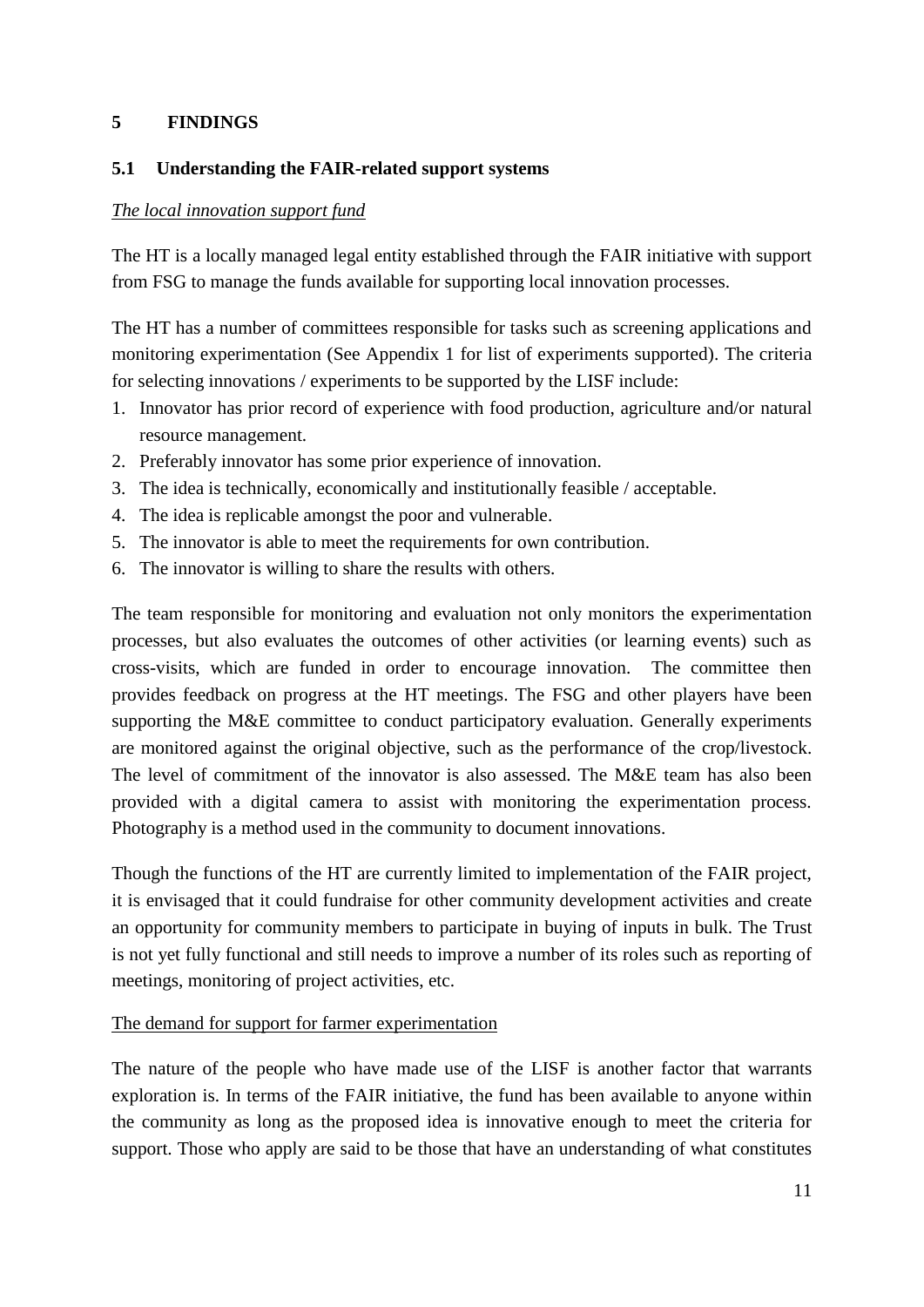innovative behaviour. In South Africa, this farmer innovation is not a concept that has previously received much attention, recognition or support. People are used to applying for funds for items that they need for production e.g. a pump, fence, etc., but not for materials or support need for experimentation or innovation. As Thabane Madondo, local farmer innovator, said, 'Those who are applying are those who have their own ideas about ways to solve problems they are facing'. He highlighted that there are not many people applying to the fund and he suggested that more people could, but they withhold since they may not want to share their ideas with the rest of the community.

There has been much less demand for the funds than was anticipated. People are not accustomed to accessing funds for the sort of activities supported through LISF. A few people in the community have clearly articulated how they would like to test or develop something and the resources that they will need to do this. It is perhaps more than just 'learning by doing'.

### *Stimulating farmer experimentation*

The other aspect that deserves attention is that of the systems that can be put in place to stimulate farmer experimentation. The SOFF is a farmers' forum established with support from FSG to facilitate sharing between farmers. It has also provided a useful vehicle to stimulate local innovation and to share the outcomes of joint experimentation processes supported by FAIR. Farmers with ideas that they would like to present to HT for financial support are encouraged to first share their ideas at the SOFF meetings. HT members then facilitate discussions regarding compliance with criteria for receiving funding and if the idea is found to be satisfactory, then the innovator is encouraged to fill in an application form for submission to the HT screening sub-committee. The SOFF also provides an opportunity for sharing of innovations that do not require support from the LISF. This sharing of innovations helps farmers to understand and develop solutions to their problems.

### **5.2 The case of the alternative potato production practice**

#### *Description of the innovator and his case*

Thabane Madondo is an active community member and farmer in Potshini. He is one of three leaders of SOFF and is also a member of HT. He has been experimenting with conservation agriculture and sustainable farming techniques and processes for nearly six years. Together with other farmers, he has worked with a number of organisations involved in different agricultural and community-based natural resource management activities, including the University of KwaZulu-Natal and the Agricultural Research Council.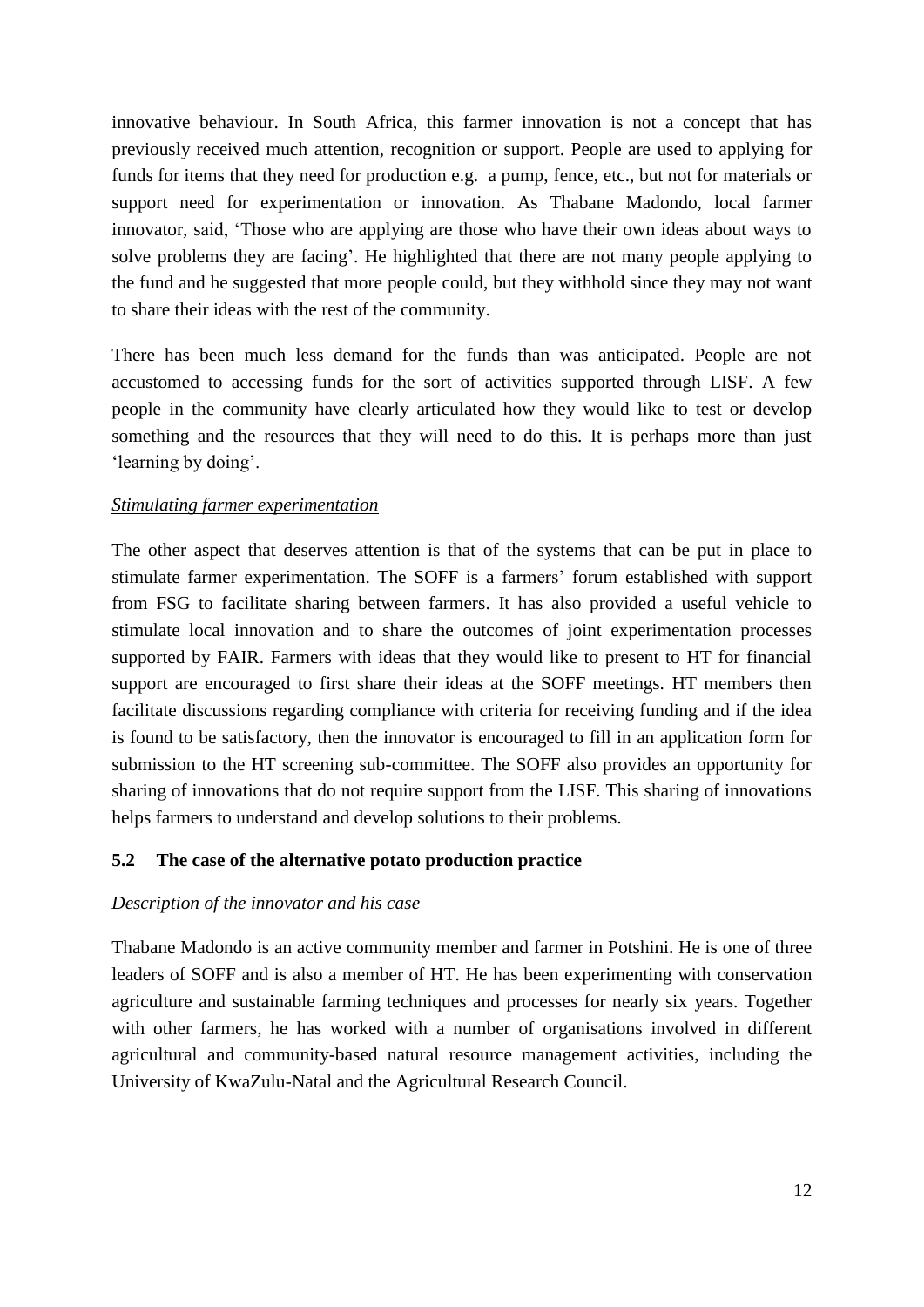During a visit from a pastor through the conservation agriculture initiative, Madondo came across an idea of growing potatoes under mulch rather than using the conventional method of planting them in the soil. Madondo was motivated to experiment with this method because he saw challenges being experienced in his community, e.g., older women encountering difficulties in ploughing the soil, managing the crop and digging to harvest the crop. Therefore, he saw this as a way of easing this burden. He did not see this as a method for transforming all potato production in the area but saw it as a way for people to grow potatoes in their home gardens and improve their food security. He conducted a small experiment on his own and concluded that the technique had much potential. Through another PROLINNOVA-South Africa initiative aimed at piloting joint experimentation processes, he developed a proposal to support this experiment. He then worked on the experiment with staff from a local organisation and FSG. The experiment compared the performance of crops grown using the two techniques, i.e. conventional planting and planting under a grass mulch. Joint planning was made for experimentation and the innovator led the experimentation process. Madondo had ideas about different depths of mulch and different materials to use for mulching.

Erna Kruger, a researcher from another organisation, Mahlathini Organics, provided technical support in the initiative and gave advice to the innovator regarding experimental design, data collection, record keeping and monitoring. FSG worked at a village level, facilitating the joint experimentation process and ensuring that the experiment was shared with farmers at various platforms, including innovation markets and meetings of SOFF. FSG further facilitated the involvement of ten other farmers to participate in the experiment. In addition, it organised the engagement of the government extension and research staff in 'on-farm experimentation.' As a result, the researchers replicated the experiment on the research station. Thereafter, FSG facilitated a cross visit to CEDARA, the government research station, where the experiment was replicated on station. This proved to be a good example of how farmers can play a meaningful role in informing the formal research agenda.

### *Triggers for innovation*

Apart from the reduction in labour requirement, the new technique also showed potential to build soil structure and improve soil fertility. In addition, the plots that have been harvested can be used directly after harvesting for growing another type of crop.

HIV/AIDS and migratory labour practices, which often result in old women having to grow food is one of the reasons why there is a need to reduce labour requirements. Thus the trigger is actually the loss of the economically active sector of the population through HIV/AIDS or migration to the urban areas, rather than just the need to reduce labour requirements, which is in fact a symptom of the underlying challenge. Apart from the impact of HIV/AIDS, women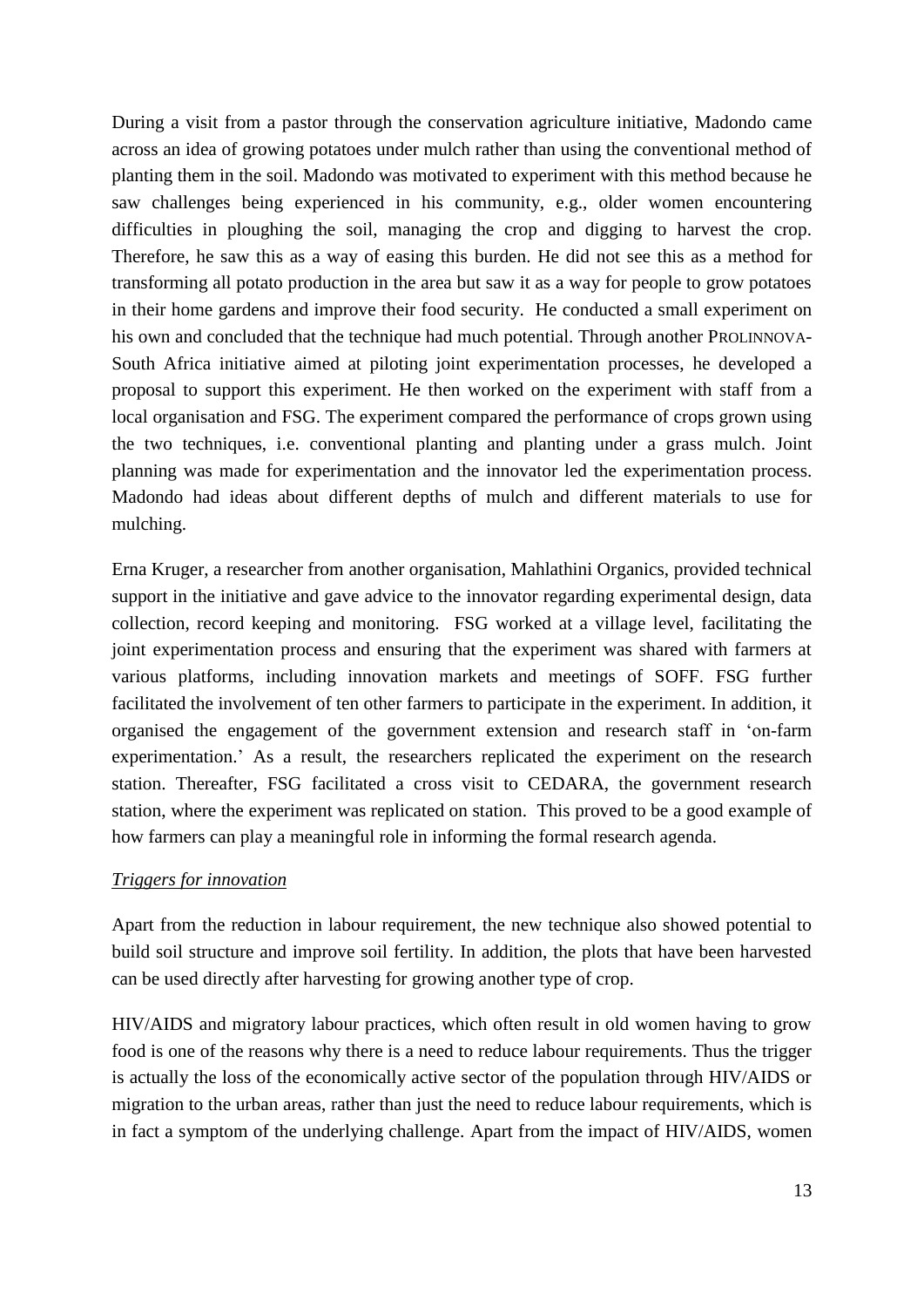and children in rural areas often have to juggle a number of different chores and responsibilities. Freeing up time by making use of labour-saving technologies means that this time can be used for other household chores or for education-related activities such as studying or homework.

#### *Outcomes of the innovation process*

The first year of experimentation in 2008 revealed some interesting results, which would need to be confirmed by subsequent cropping seasons. In terms of productivity, the mulching practice resulted in a 26.7% reduction in yield, when compared with the conventional production. The experiment showed that germination rates were lower with the mulched plots, which was thought to be responsible for the total weight of potatoes produced under mulch in October 2008 being 184.6kg, versus 252kg for those grown conventionally on a similar sized plot (Malinga et al. 2010). Madondo believed this poor result was largely the result of the material used for mulching, which inhibited germination. He still believed that the benefit of the reduced labour requirement outweighed the reduction in yield and undertook to continue experimenting.

An effort was made to quantify the labour saving benefit of the mulching technique compared against conventional production (See Table 2). The comparison was based on a limited area as might be planted within a household garden (Approximately  $48m^2$  in area).

Madondo's estimate of labour requirements revealed that the mulching technique resulted in a 72.1% reduction in labour. If one compares input/output ratios for the two systems that convert both the labour and yield into monetary terms, then one finds that the mulching system has a ratio of 0.48 while for the conventional system, a ratio of 1.27 is obtained. In addition, the reduction in yield and the reduction in labour were also expressed in monetary terms based on the area that was used to estimate labour requirements. Based on the proportional reduction in yield, a loss of 51kg (valued at some R179), would be almost compensated for by the reduction in labour, which is valued at R176 (at a rate of R8/hour – the current minimum wage). From this it is clear, that the conventional use of yield as a measure of productivity will not always provide meaningful results.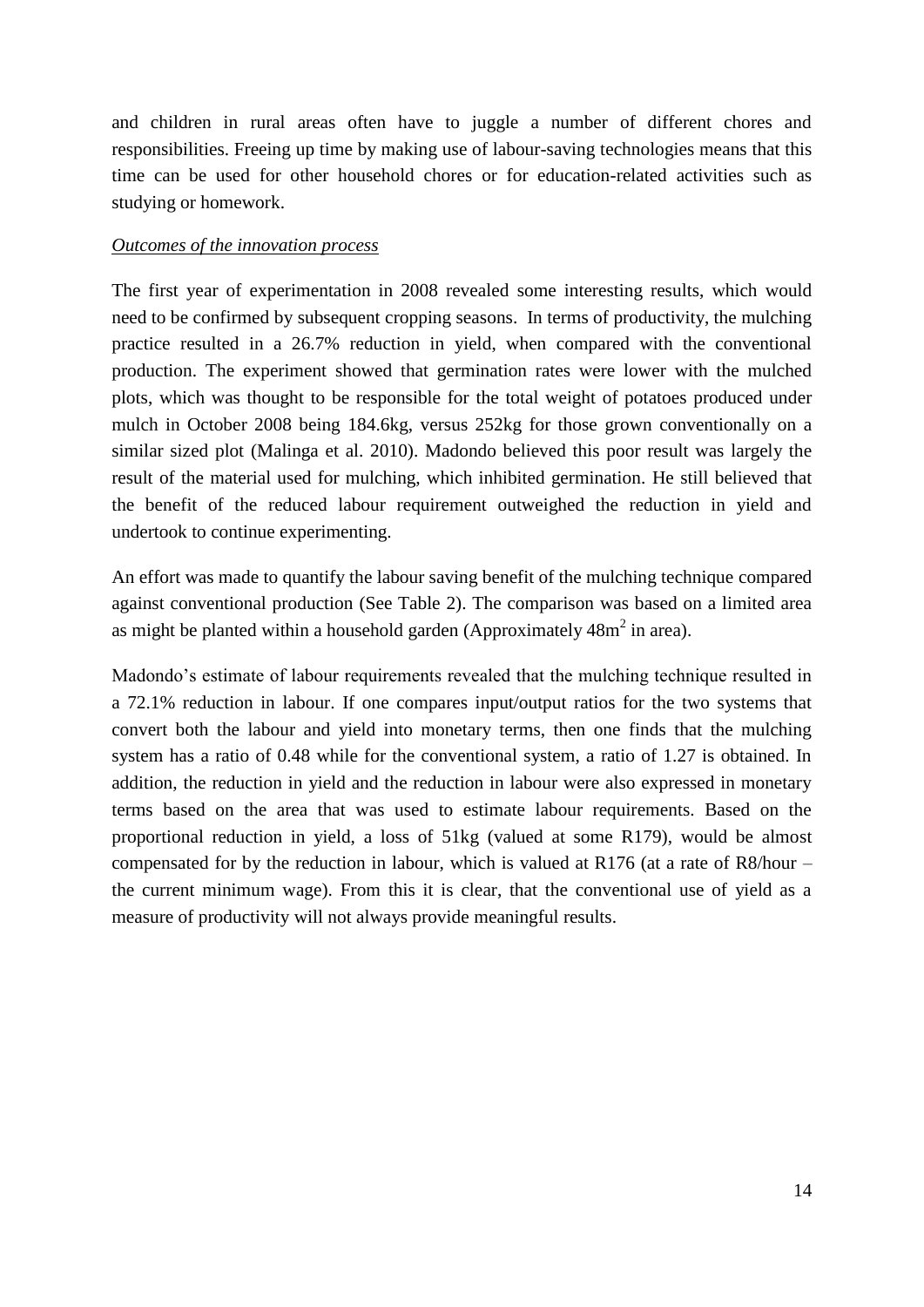| <b>Conventional practice</b>                 | <b>Timeframe</b>             | <b>Mulching practice</b>                                                                        | <b>Time-frame</b>            |
|----------------------------------------------|------------------------------|-------------------------------------------------------------------------------------------------|------------------------------|
| Manual 'ploughing'                           | 8 hours                      | Assume that the farmer<br>has a source of dry bean<br>residue for mulching<br>Collect the mulch | 1 hour                       |
| Open furrows                                 | 2 hours<br>20 minutes        | Lay the potatoes, Water<br>the soil, Place the mulch                                            | 4 hours                      |
| Apply fertilizer / manure<br>Cover with soil | 5 minutes                    | (15cm), Water the mulch,<br>Cover with a second<br>layer of mulch (15cm),<br>Water the mulch.   |                              |
| Place seed potato                            | 5 minutes                    |                                                                                                 |                              |
| Cover seed potatoes                          | 30 minutes                   | Assume no fertilizer is<br>applied                                                              |                              |
| Hand-weeding                                 | 2 hours                      | No weeding                                                                                      | $\overline{0}$               |
| Watering (if no rain)                        | 1.5 hours every<br>two weeks | Watering (if no use)                                                                            | 1.5 hours every<br>two weeks |
| Ridge I                                      | 1 hour                       | No ridging                                                                                      | $\overline{0}$               |
| Weed (hand-hoe)                              | 2 hours                      | No weeding                                                                                      | $\overline{0}$               |
| Ridge II                                     | 1 hour                       | No ridging                                                                                      | $\overline{0}$               |
| Hand-weed                                    | 4 hours                      | No weeding                                                                                      | $\overline{0}$               |
| Harvesting                                   | 8 hours                      | Harvesting                                                                                      | 2 hours                      |
| <b>TOTAL TIME</b>                            | <b>30.5 hours</b>            | <b>TOTAL TIME</b>                                                                               | 8.5 hours                    |

**Table 2: Comparison of labour required for 48m<sup>2</sup> of potatoes** 

### *Dissemination of the findings*

Despite fact that the yield results were not as favourable as had been expected, Madondo organised an information day to share the progress on the experiment with SOF farmers who participated in the planting of the experiment. Having heard about the outcomes of Madondo's experiment, four small-scale farmers from other locations went on to replicate the experiment, while another farmer innovator, Mr Mcijeni Mbhele, investigated ways to improve the system by making more efficient use of the mulch. In addition, researchers at Cedara, the KwaZulu-Natal's Department of Agriculture's research station, replicated the potato trial with additional treatments and held an open day to share with the farmers from all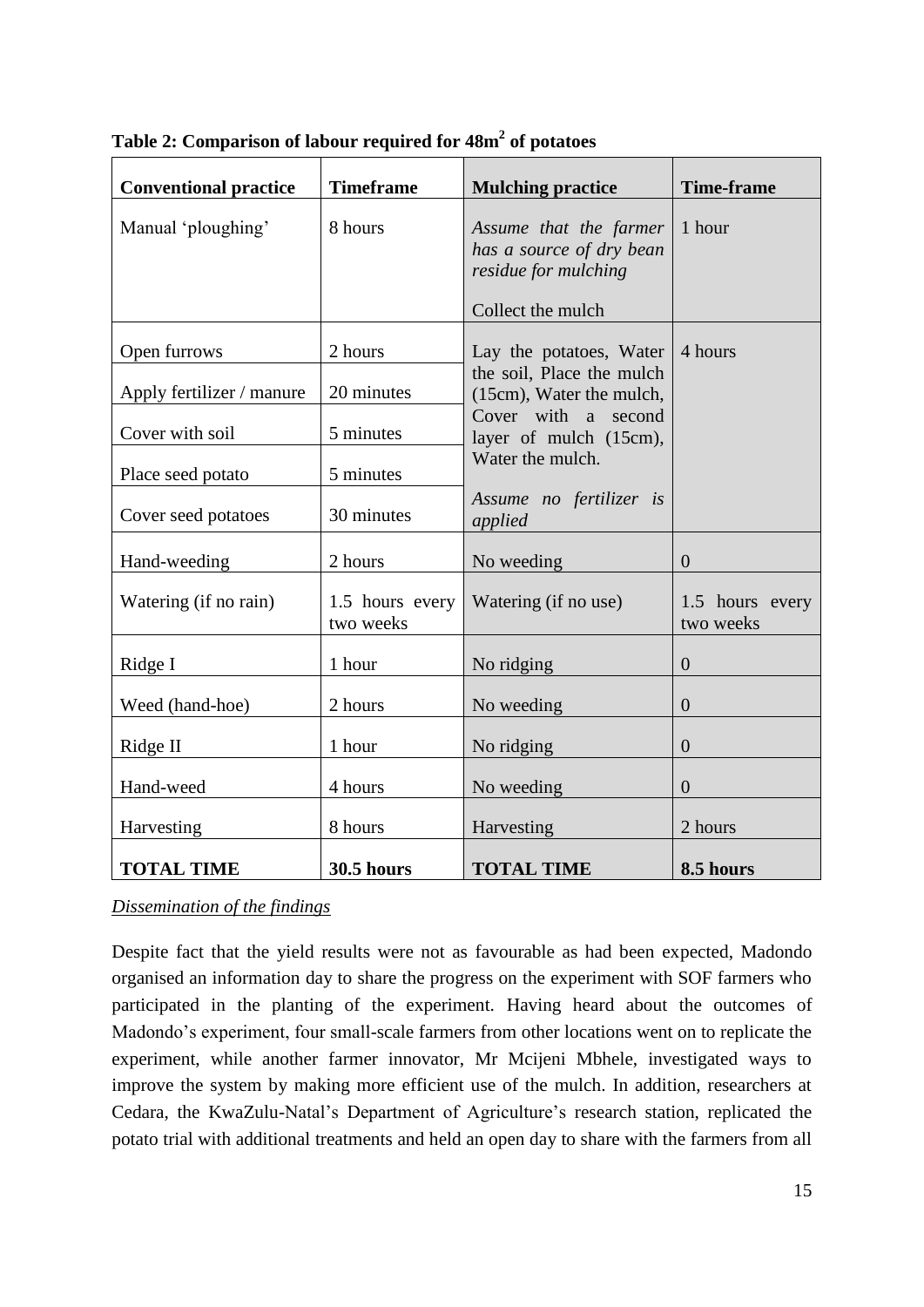over KwaZulu-Natal in March 2009. Madondo has continued with a second phase of experimentation supported by FAIR. He is considering different planting times as well as different mulching materials.

#### **5.3 The case of a new cash crop and a new marketing arrangement**

#### *Description of the innovation case*

In 2009, farmers who participate in the Sivusimpilo Farmers Forum in the Okhahlamba District of KwaZulu-Natal, South Africa, started discussions about the possibilities of growing new high value 'cash' crops rather than the more conventional crops such as maize and cabbages. One of the groups represented by the forum, the Walani Group (which has nine members), took a field trip to the Mkondeni Fresh Produce Market in Pietermaritzburg to get an idea of possible crops. This was covered by funds available through FAIR.

One of the leaders of the farmers' forum had a discussion with a commercial farmer whose farm borders the community of Potshini. The commercial farmer suggested the growing of 'cherry peppers' (capsicums) that would be supplied to his processing facility. In addition, some of the smallholder farmers in Potshini have previously worked as seasonal labourers on the farmer's property and have been involved in the production of the cherry peppers. One of the farmers had even grown a few of them at home and brought a sample of the fruit to the forum to share with other farmers.

The farmers at the forum discussed how to explore the opportunity. Two groups (Walane and *Phutumani*, which is located some 60km away from Potshini) undertook to try out the production of the cherry peppers. They wanted to experiment with the production of the crop under their circumstances and, in the process, see whether it could be grown in their area. The objectives of the experiment were (1) to test the performance and survival of the new crop under local conditions, (2) to explore marketing opportunities and (3) to establish a positive working relationship with the neighbouring commercial farmer and thus to move beyond a 'employer-labourer relationship', as had previously existed. Thus it is clear the joint experimentation process had both social and technical elements.

The FAIR coordinator, Nono Shezi played a key role in facilitating discussions between the commercial farmer and the Walane members. The commercial farmer also provided valuable input, assisting with inputs and containers for harvesting, as well as technical expertise - and ultimately providing a market for the fruit. Field staff from FSG assisted the two groups with planting the crop and applying the fertilizer. Farmers managed the crop, for example applying topdressing fertilizer once the crop started fruiting and keeping the crop free of weeds.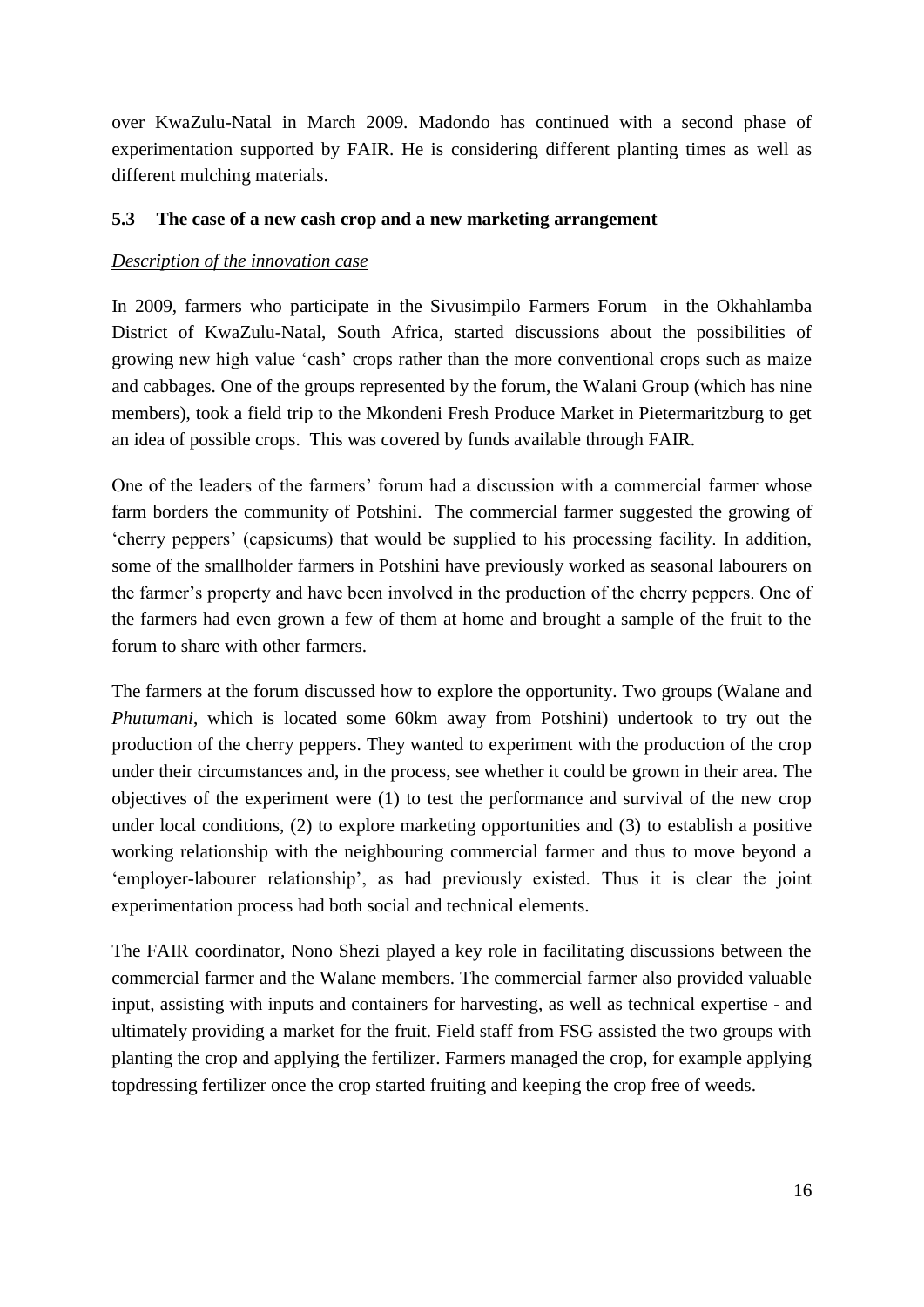This innovation process showed examples of incremental innovation. The farmers incorporated a change in row spacing in order to address the challenge of crop loss resulting from the fact that green peppers were knocked from the bushes during the harvesting process. They felt that by widening the inter-row space, this loss could be minimised. They have also lengthened the inter-row space (the space between plants within a row) as they believe that the initial spacing resulted into interference between plants at the fruiting stage.

### *Triggers*

The need to diversify into cash crops that generate more income and which have a more reliable market than conventional crops was a trigger. The Walane members encountered an opportunity provided by a neighbouring commercial farmer, which really was the key trigger.

### *Outcomes of the innovation process*

This initiative led to the introduction of a new crop (product innovation), establishment of a improved relationship with the commercial farmer (institutional innovation) and a new marketing approach (a marketing innovation).

An effort was made to quantify the income generating potential of the innovation. Discussion with the members revealed that, when taking the costs into account, The Walane Group supplied approximately 180 lugboxes (each holding some 12kg of fruit) from their 0.25 ha and made a profit of some R7,500 (approximately 750 Euro), which translated into a gross margin of approximately R30,000 per hectare (approximately 3000 Euro). This is substantially higher returns than could be expected from maize or cabbage production (For example, standard gross margins are given as R13,436/ha for cabbages in the 2009/2010 COMBUD publication of the KwaZulu-Natal DAEARD publication).

They now grow a new crop that is generating substantially more income than their previous crops, have a new relationship with their neighbour (much interaction had in the past been confined to conflict over the illegal movement of animals from the community onto the farm to find grazing) and have a much more reliable market for their crop.

### *Pre-existing conditions (an enabling environment)*

Besides the availability of resources for experimentation through the FAIR initiative, another factor that has contributed to the success of the initiative is the collective nature of the farming enterprise. The fact that they were already farming collectively provided a sound basis for their entry into this new enterprise. The farmers originally came together, back in 2001 and formed a group called *Isixaxambiji* (which means 'pulling together'). Their main objective at that time was to assist the community with farming activities, but ploughing in particular. They brought together their oxen and were thus able to help each other with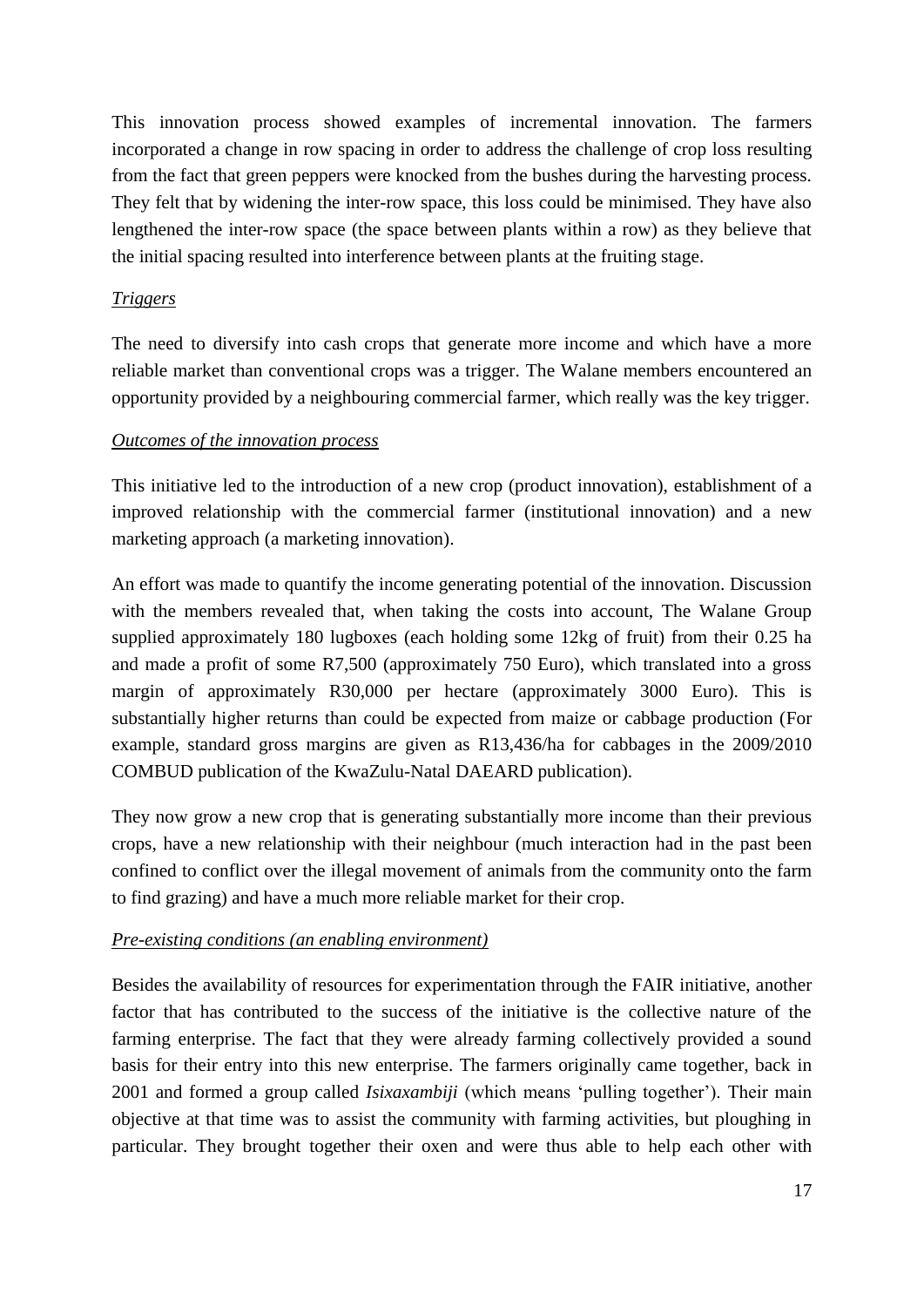draught power to till the land, moving the combined team of oxen from one farmer's field to the next on a rotational basis.

In addition, the Walane farmers had a link with an employee on the commercial farmer who assisted with the collection and delivery of the crop. This was an informal arrangement that the allowed the farmers cheap transportation. During the interview, when asked what they would do if the farmer did not permit this arrangement to continue, they responded that they would make alternative arrangements – they did not see this as an insurmountable challenge, but it certainly was beneficial during the experimentation period when the farmers were unsure of how the new arrangement would work out.

### *Dissemination of findings*

Throughout the growing season, other farmer groups came to observe the development of the crop at various stages, while some assisted during the planting of the crop. Farmer-led field days, innovation market as well as feedback provided at the Farmers' Forum meeting<sup>3</sup>, also allowed other farmers to share in the outcomes of the experiment. This inspired other groups from different locations to replicate the experiment with technical assistance from the Walani farmers and the LIST. In addition, a cherry pepper production manual has been compiled and translated into local language and will be shared with the SOF farmers. Other Farmer Learning Groups have expressed an interest of growing the crop to ensure the wide spread of technology and sharing of experiences from the respective communities.

### *Commercialisation of the findings*

1

The Walane group is continuing to grow cherry peppers in the 2010/2011 system, at an increased scale of production but with no support from FAIR. In addition, a number of other farmers groups have also planted cherry peppers to supply to the factory called 'Natal Peppers', which is located at the town of Ladysmith about 100km away . In addition, some of the Walane members collected seed from their crop and have produced their own seedlings which they have planted out at home to allow for additional income generation. This is clear evidence that the innovation has now 'entered the market' rather than still being within the R&D phase.

<sup>&</sup>lt;sup>3</sup> Sivusimpilo Farmers' Forum is another initiative supported by FSG that encourages sharing between farmers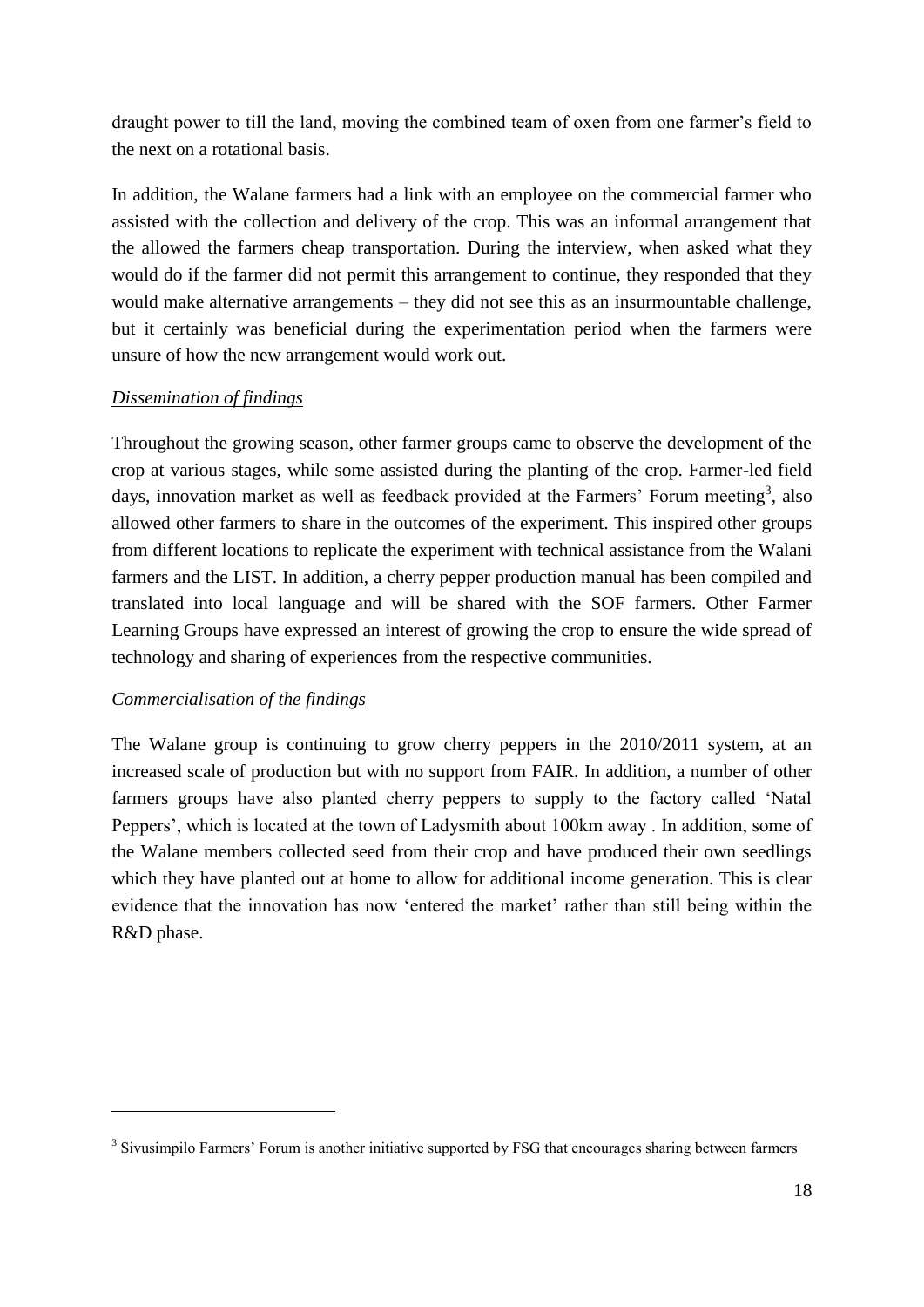### **6 INNOVATION INDICATORS FOR GRASSROOTS INNOVATION**

Innovation indicators of interest to the study were of two kinds, firstly those that allow us to measure the extent to which grassroots innovation is taking place (quantifying innovation), and secondly, the impact that such innovation processes are having on rural livelihoods (quantifying impact).

### **6.1 Indicators to quantify the impact of innovation**

If the ultimate goal of innovation processes is seen to be an improvement in the livelihoods of rural communities and farmers, then any changes that increase income, food production, food security or simply make lives easier for rural people, especially women, would be evidence that the innovation process is having an impact. On the basis of this, indicators for measuring these impacts were investigated through the current study.

#### *Production-related benefits*

Labour-saving potential and income generating potential were the two indicators that were explored. Other less tangible benefits were also encountered and could be used as measures of impact.

#### *Social benefits*

In terms of social benefits, the improved relationship that was established with the commercial farmer in the case of the cherry peppers should not be underestimated.

#### Other potential impacts

Besides these more obvious benefits of innovation processes, some less apparent benefits could also be considered. For example, crop diversification results in increased biodiversity which could have knock-on effects on agricultural production in the area.

### **6.2 Indicators to quantify the amount of innovation taking place**

In trying to capture the amount of grassroots innovation taking place, one also needs to consider mechanisms for identifying such cases. While the current study did not allow for an exploration of these indicators, this section attempts to outline how indicators could be developed to allow for quantification of the amount of grassroots innovation taking place.

One needs to consider both local innovation, which takes place without input/support from outsiders, as well as joint innovation processes, which are situations where outsiders, including formal R&D players, contribute to the innovation process.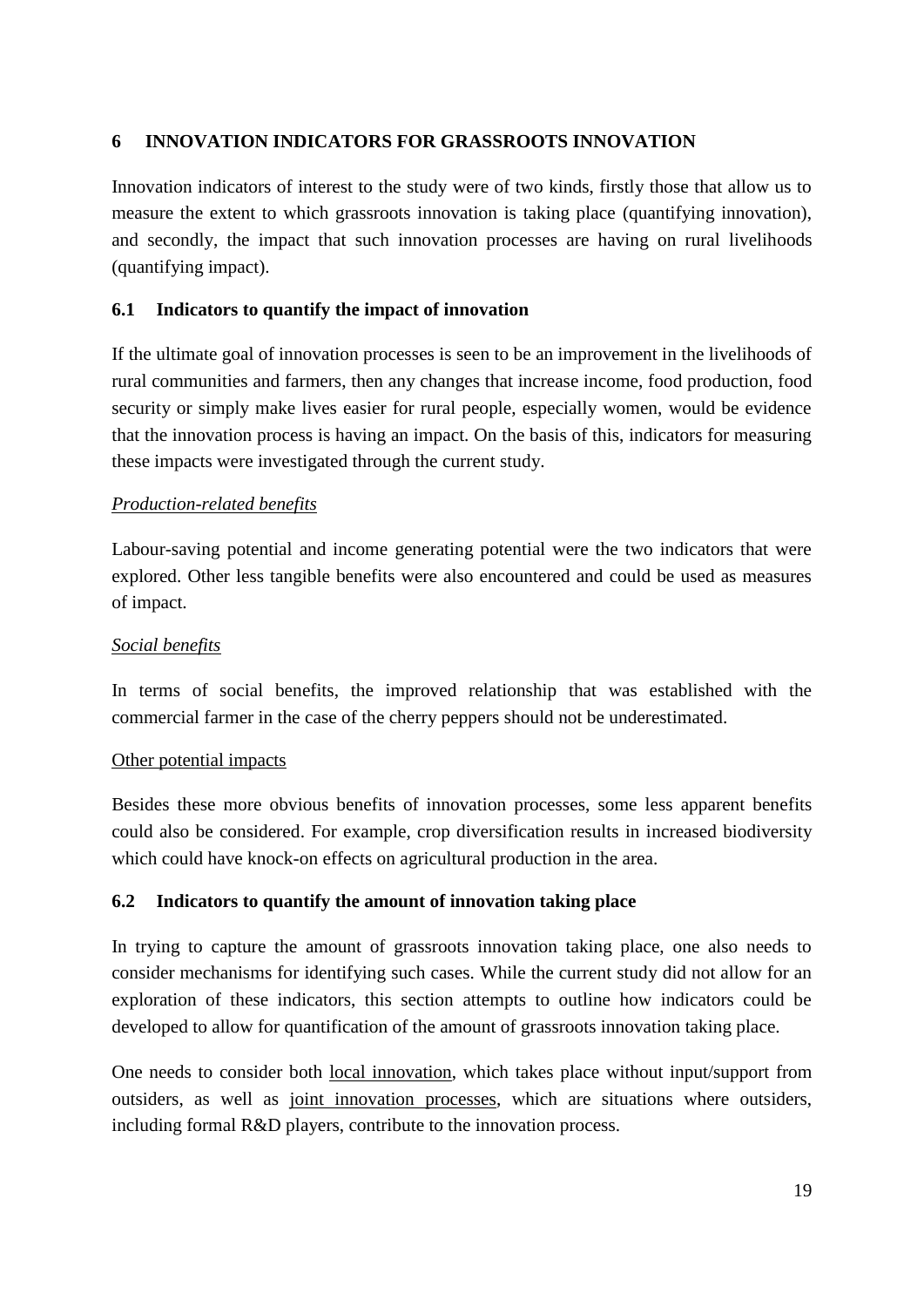### *Extent of local innovation*

In order to fully appreciate the extent to which local innovation by farmers takes independently of the formal R&D system, it would be necessary to put systems in place that allowed for the identification of existing technologies, practices and systems that are unusual or new or novel to a particular area. This could be something put in place through the provincial departments of agriculture and drawing on their extension staff, who are based within farming communities, to identify such examples of grassroots innovation.

### *Extent of joint innovation*

The identification of cases of joint innovation would potentially be less difficult to ascertain as it would rely on surveys of organisations not formally involved in R&D surveys, including NGOs, Provincial Departments of Agriculture, and National Department of Agriculture, Fisheries and Forestry. Of course, formal R&D organisations could also contribute substantially to such a survey since some staff of the CSIR and ARC have also been involved in joint innovation processes, though this has not perhaps been widespread.

The percentage of staff from formal R&D organisations that are involved in innovation processes that also involve farmers as 'innovators' rather than just as recipients of knowledge and technologies, would provide an effective measure of the commitment given to this approach to development. This would be a measure of the percentage of the R&D budget that is being spent on the informal sector. If it were possible to associate staff and operating capital with specific R&D processes, then one could also track the proportion of the R&D budget spent on supporting informal innovation processes. Given that much research is said to be targeting smallholder farmers, one would need to critically assess all cases of R&D to ascertain the role that smallholder farmers are actually playing in each case.

Over time, one could track changes in the percentage of staff that are involved in such R&D activities, which would give an indication of the extent to which policies are changing.

Another means of tracking the impact of joint innovation processes could be to determine the ratio of 'technologies adopted' to 'technologies developed' within the two systems of R&D (formal and informal). Given the widely accepted concerns regarding the lack of 'take-up' of technologies, this could provide interesting results.

We have demonstrated that there are potentially economic and social returns to grassroots innovation. Given the large number of subsistence farmers who are unable to afford to participate in formally supported high input agriculture, there seems much need to encourage and support grassroots innovation. We are aware that the activities supported by PROLINNOVA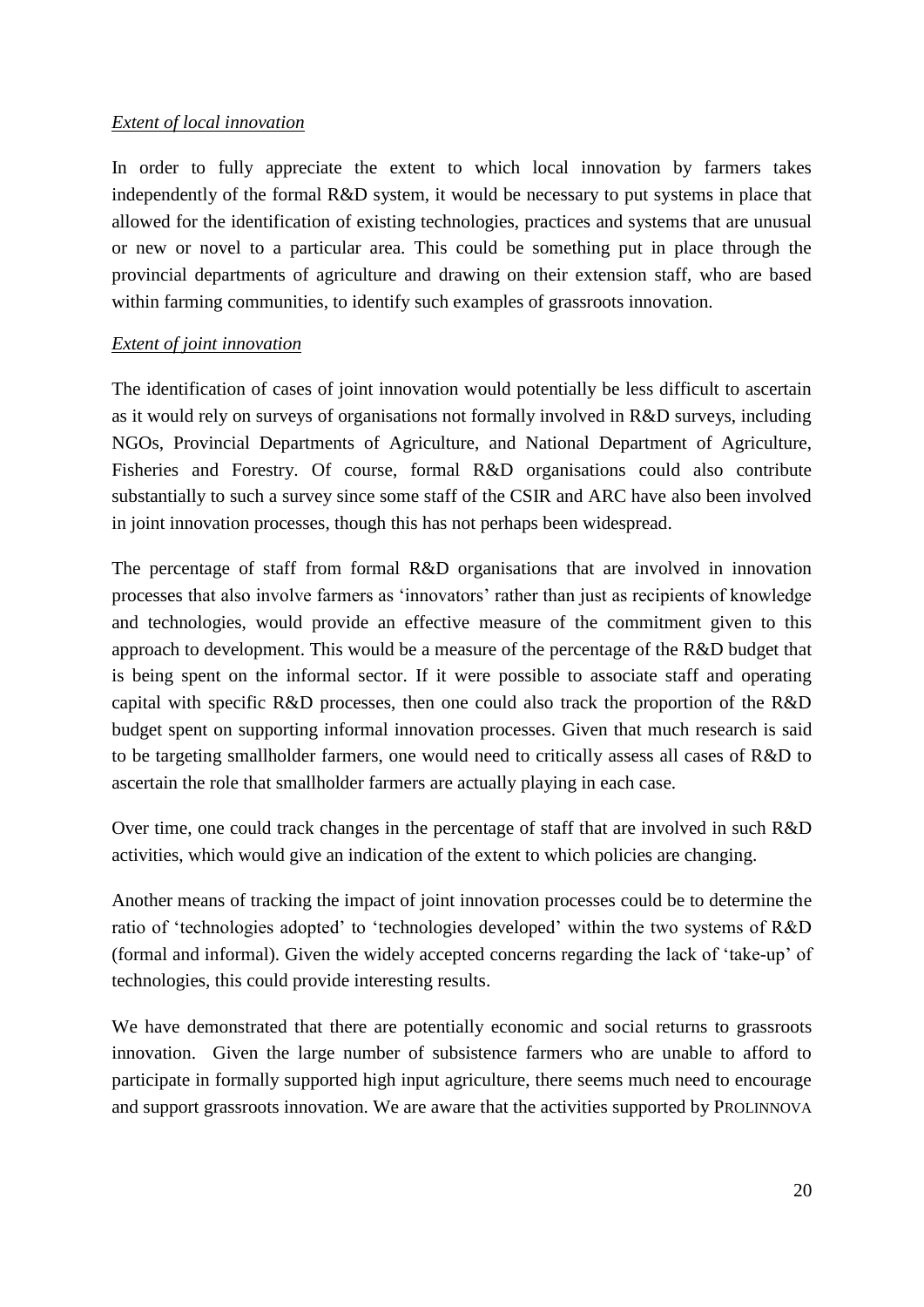are not isolated cases and as the next phase of the study it would be important to try and determine the scale to which it is taking place, as well as the investments that are being made.

### **7 DISCUSSION**

#### **7.1 The costs and benefits of innovation**

General discussion about grassroots innovation is based on the two cases of joint experimentation (described below in Table 3). The various integrated components of the innovation process are illustrated below (Figure 3).



# **Figure 3: An illustration of the innovation process indicating where investment in R&D is made and where returns on investment can be measured.**

From the illustration it becomes clear that one can distinguish between the process of developing new knowledge and then going on to apply it. While the cost of the R&D process (investment in R&D) refers to costs associated with creating the conducive environment and supporting the experimentation / knowledge generation process, it does not include the costs associated with applying the innovation. The costs of applying the innovation are the costs associated with 'commercialising the innovation'. It may have proved to be effective on a small-scale, but application of the new technology / knowledge on a larger scale may require investment in new equipment, for example. This cannot be attributed to the R&D cost. On the other hand, the returns on investment include the direct impacts of the application of the innovation as well as the 'spill-over' effects, which include replication of the new technologies / systems by other farmers, which in all likelihood will lead to further changes and improvements to the outcomes of the innovation process.

The cases show the value and potential impact that support to farmer experimentation can play in terms of improving the livelihoods of small-scale farmers that are not effectively supported by the formal R&D system.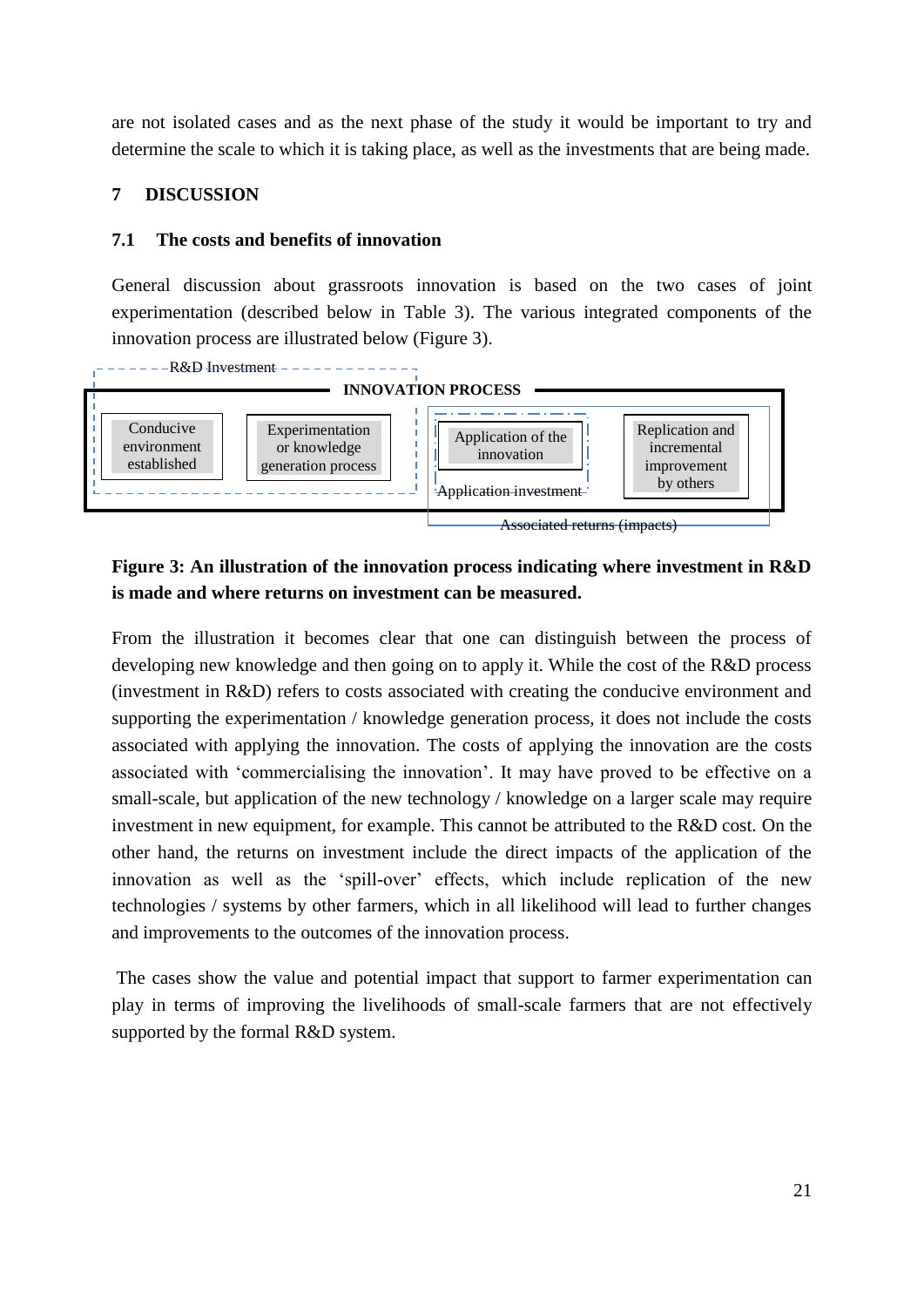| <b>Characteristic of the</b><br>innovation system                                                                            | <b>Cherry peppers</b>                                                                                                                                                                                                                                                | <b>Potato production</b>                                                                                                                                                                                                                 |  |
|------------------------------------------------------------------------------------------------------------------------------|----------------------------------------------------------------------------------------------------------------------------------------------------------------------------------------------------------------------------------------------------------------------|------------------------------------------------------------------------------------------------------------------------------------------------------------------------------------------------------------------------------------------|--|
| <b>Context</b> $-$ what was<br>before,<br>what<br>there<br>is<br>new?                                                        | The<br>farmers<br>working<br>were<br>collectively, but were growing<br>conventional crops<br>and were<br>faced with the challenge of<br>marketing their produce. They<br>were members of the Farmer<br>Forum that was being supported<br>through the FAIR initiative | The farmer innovator was<br>producing<br>potatoes<br>conventionally,<br>but<br>had<br>already started exploring<br>conservation tillage practice<br>and had been involved in<br>experimentation processes<br>with various organisations. |  |
| <b>Actors</b>                                                                                                                | Farmers, FSG,<br>Commercial<br>farmer, Extension                                                                                                                                                                                                                     | Pastor (source of original<br>idea),<br>Farmer<br>innovator,<br>Researcher, FSG field staff                                                                                                                                              |  |
| <b>Linkages</b> $-$ social capital<br>/ network capital                                                                      | Linkages were established with<br>neighbouring<br>the<br>commercial<br>farmer.                                                                                                                                                                                       | linkage<br>temporary<br>A<br>the<br>farmer<br>between<br>innovator and the pastor<br>who introduced the idea.                                                                                                                            |  |
| <b>Types of innovation</b>                                                                                                   | Product, Institutional, Market                                                                                                                                                                                                                                       | Process                                                                                                                                                                                                                                  |  |
| <b>Nature</b><br>of<br>the<br>innovation process<br>(Radical or incremental?)                                                | Fairly radical initially, although<br>there have been some elements of<br>incremental innovation as the<br>production practices have been<br>adapted over time to address<br>challenges encountered.                                                                 | The introduction of the new<br>production practice<br>was<br>radical but there has been<br>change<br>incremental<br>in<br>terms of the material used,<br>depth of the mulching<br>layer, planting date, etc.                             |  |
| <b>Trigger</b>                                                                                                               | Interest<br>diversifying<br>their<br>in<br>Challenge<br>enterprise;<br>of<br>marketing conventional produce.;<br>Market opportunity identified -<br>Demand for the product could be<br>the underlying trigger)                                                       | Need<br>lesson<br>labour<br>to<br>requirements (HIV/AIDS or<br>migration of men to urban<br>centres<br>could<br>be<br>the<br>underlying trigger).                                                                                        |  |
| <b>Supportive</b><br>factors<br>(Enabling environment)<br>national<br>policies<br>Do<br>support<br>grassroots<br>innovation? | Organisations supporting farmers<br>through the<br>FAIR<br>initiative;<br>Funding for inputs via the LISF<br>and reduced risk.                                                                                                                                       | Organisations<br>supporting<br>farmers<br>through<br>the<br>Prolinnova-funded<br>pilot<br>initiative.                                                                                                                                    |  |

**Table 3: Characteristics of the innovation processes making up the case study**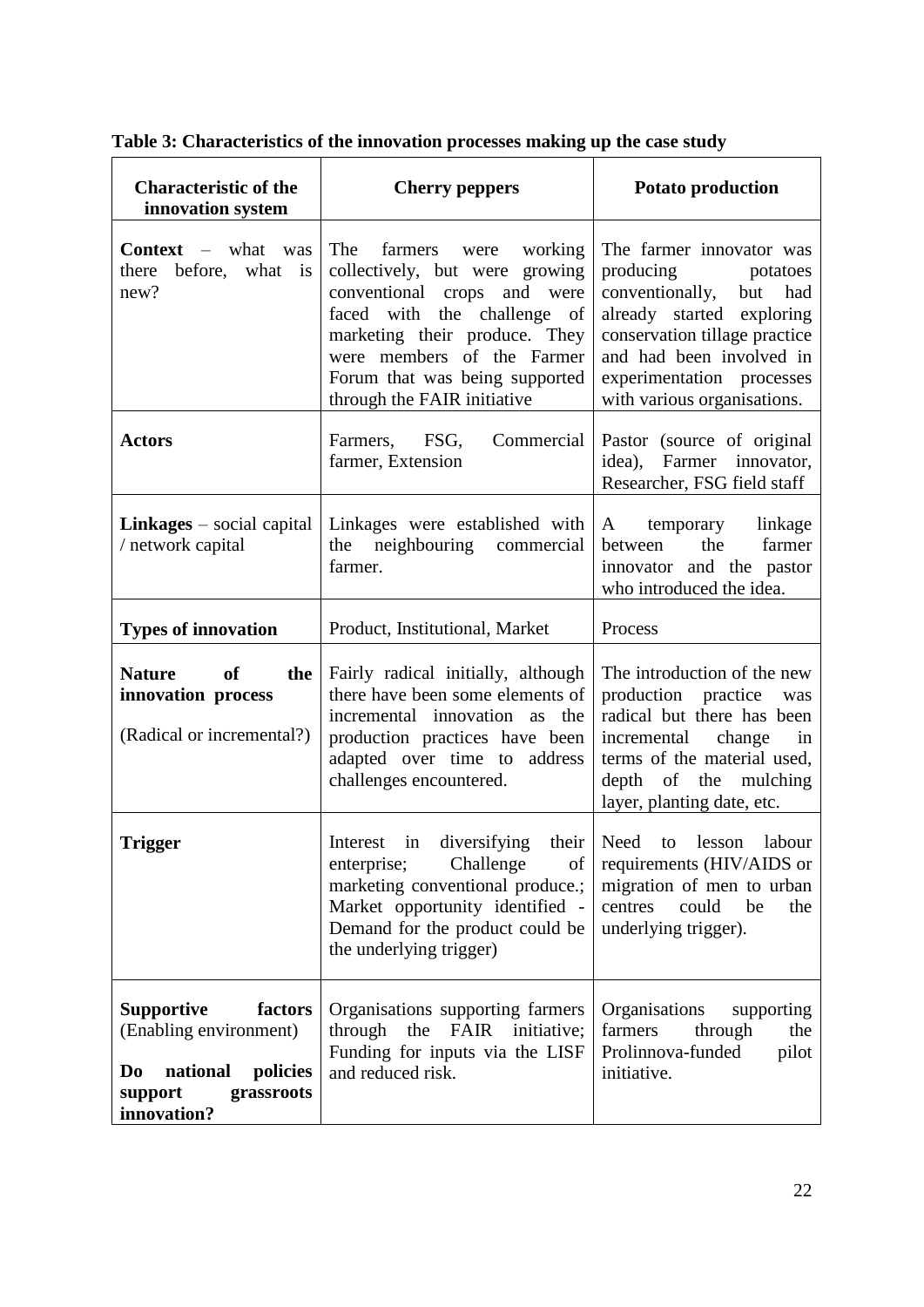| Impacts and outcomes<br>institutional,<br>(social,<br>economic,<br>environmental)             | Income generation; Improved Some indication of a<br>relationship with neighbouring production practice with a<br>commercial farmer.    | reduced<br>labour<br>requirement.                                                                 |
|-----------------------------------------------------------------------------------------------|----------------------------------------------------------------------------------------------------------------------------------------|---------------------------------------------------------------------------------------------------|
| of the knowledge and<br>subsequent incremental   from FAIR.<br>improvement by other<br>actors | <b>Diffusion</b> / <b>application</b>   Farmers continuing to grow new   Other farmers expanding /<br>crop without any further support | original<br>adapting the<br>research into different crops<br>and different mulching<br>practices. |

### **7.2 Linkages between informal and formal players**

Another aspect of the innovation process that the two cases illustrate is the potential linkages that exist between formal and informal R&D systems. To some extent, the innovativeness of smallholder farmers (farmer innovators) creates linkages with other stakeholders as they seek additional sources of knowledge to strengthen their own innovations. Thus, stimulating innovativeness amongst farmers could create a 'pull' on the formal R&D system. Thus, linkages develop as a consequence of the innovative activities of the enterprises. Without the supportive policy environment, it has in fact proved challenging to draw in the necessary skills and expertise required to strengthen innovation processes.

Potentially, innovative enterprises are more able to absorb new ideas from formal R&D and thus there is perhaps even more need to stimulate such behaviour amongst smallholder farmers, and even to build their capabilities to innovate and experiment.

# **7.3 Support to the process of innovation**

To better understand each of the innovation systems, one needs to look at factors that have supported the innovation process.

Both PROLINNOVA as well as the FAIR initiative have provided opportunities to pilot the process of supporting farmer innovation. Having access to resources through the FAIR project enabled the testing of the new potato production practices as well as the testing of the new crop. Support has involved financial support to farmer innovators to allow for the purchase of inputs and materials required for testing new ideas. It has largely removed the risk associated with investigating and investing in new crops.

In addition to the financial support, the organisations involved have provided support in terms of additional ideas, facilitated interactions and exposure to more structured innovation processes. The LISF provided the farmer innovators with the necessary linkages and support – it is not just about financial resources but also about human capital (networks).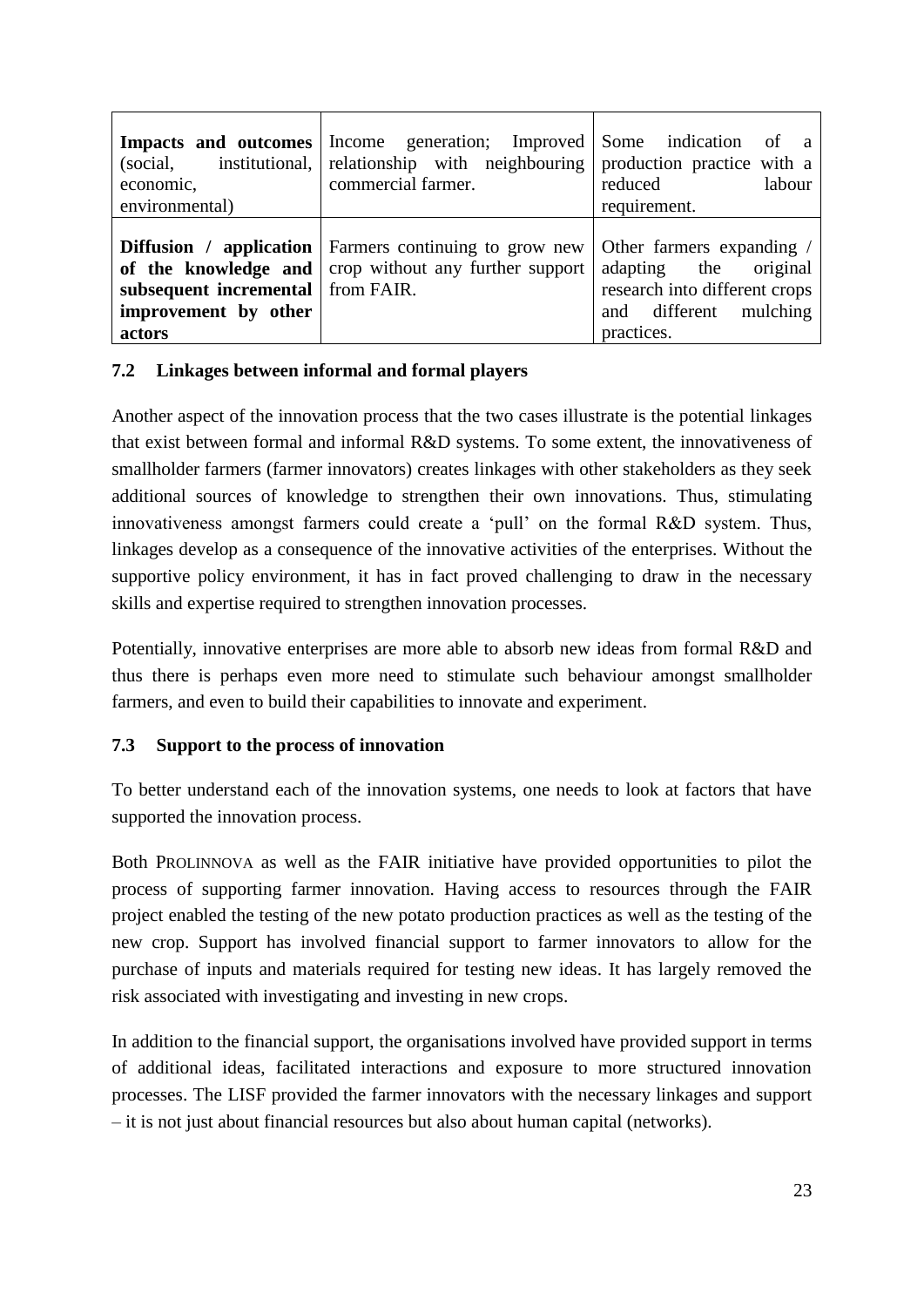### **7.4 Intellectual property rights**

Clearly there are IPR issues that require consideration, but since much of this type of work is undertaken with the purpose of diffusing findings, one needs to consider how the famer innovators who have contributed to the process could ultimately benefit, over and above the specific technology developed, given that this is to be available to other farmers too. The use of public funds to subsidise these R&D processes could be a way of achieving this. The registration of technologies and tools that are developed could be a mechanism to ensure that the knowledge holders gain both recognition and protection. The next phase of the study needs to give more attention to how the holders of intellectual property can be recognised and protected from exploitation, taking into account the current legislative framework that is in place in South Africa.

#### **8 IMPLICATIONS FOR POLICY**

This paper covers an approach to agricultural innovation that recognises the innovative capacity of smallholder farmers and puts resources, both financial and human, in the hands of those farmers to generate and implement innovations that are suited to their circumstances and address the challenges that they face. Instead of simply using participatory approaches that draw such farmers into the formal R&D system, they serve to strengthen the informal innovation system. Frequently they achieve this by actually drawing on the skills and knowledge that lie within the formal system, so highlighting the need for the two systems to complement each other.

Because of the lack of recognition of the role that communities could play as innovators, insufficient resources are made available to farmer experimentation or even farmer-led joint experimentation. We need to see the involvement of farmers in the innovation process, rather than R&D taking place on their behalf – since it is largely not appropriate to their circumstances and frequently not taken up by the target user. Expenditures on R&D generally refer to expenditure on researchers, technicians and support staff but make no reference to expenditure on farmers as researchers. R&D generally takes place in large companies and state organisations (OECD, 2007). We have a national innovation fund, and we need to find ways for farmers to be able to access it for grassroots innovation. Another matter to consider is the need for agricultural development to broaden its focus beyond technology-oriented research to include institutional / social innovation (The World Bank, 2006).

The current case study has highlighted that many farmers are inherently innovative and that support to this process can result in the development of new products and processes that can improve rural livelihoods. It also becomes apparent that some policy changes are needed to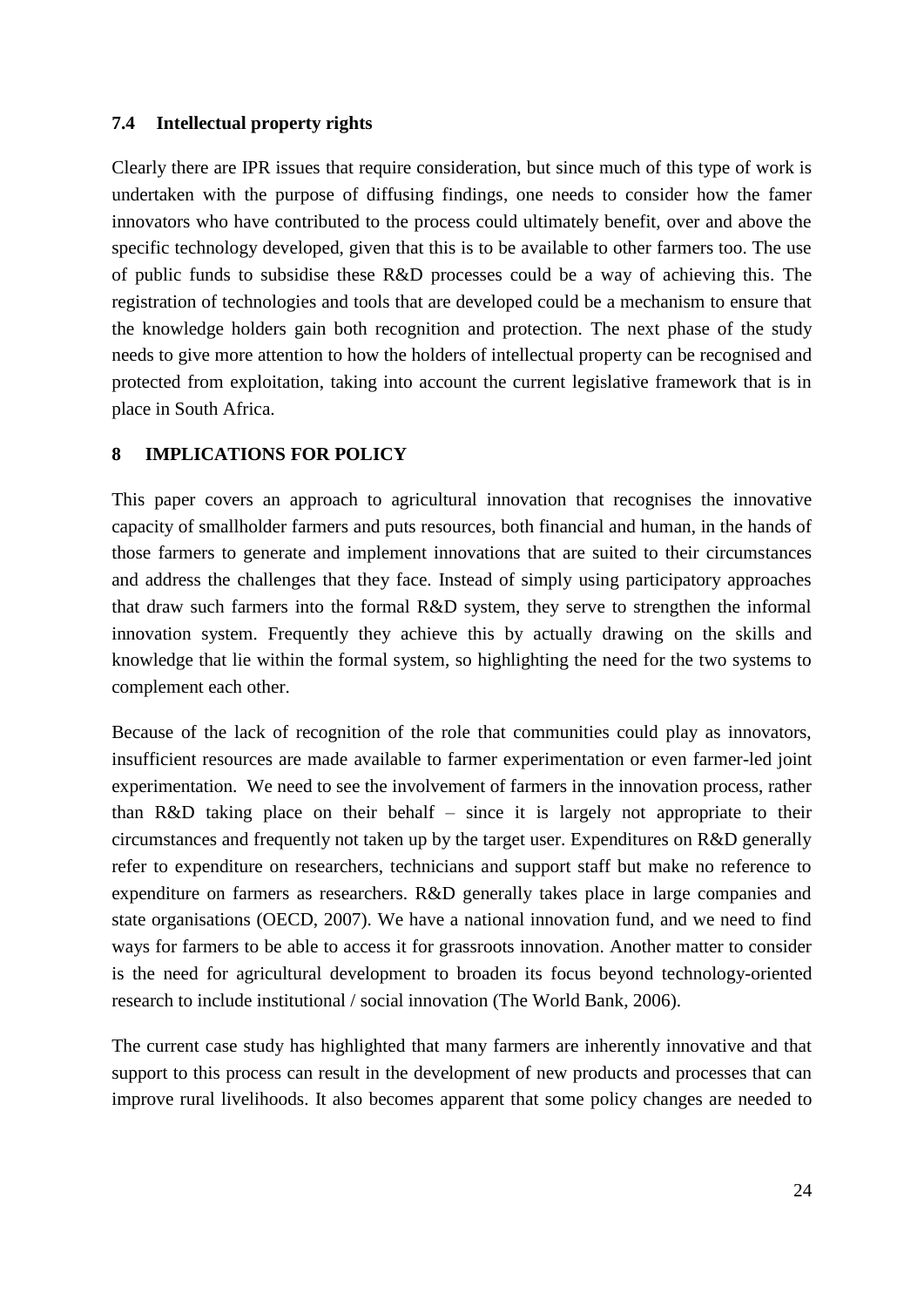ensure that resources are allocated to support farmer-led innovation or joint experimentation processes. Policy implications are to:

- Recognise and encourage farmer experimentation and innovativeness and not see them as being only recipients of technology and knowledge;
- Support grassroots innovation with human and financial resources (for example through establishment of systems to support innovation such as LISFs);
- Create an enabling environment, which is supportive of grassroots innovation; and,
- Include involvement in joint experimentation as key performance indicators for extension staff and researchers.

### **9 LESSONS LEARNT FROM THE CASE STUDY**

The case study has allowed for some understanding of grassroots innovation. It has explored the triggers that farmer innovators respond to, as well as the sort of enabling environment that is required to support innovation processes. The case of the potato production innovation has confirmed that the objectives of farmers often differ from commercially-oriented objectives. This is largely because of the nature of rural livelihoods, within which agricultural production is taking place. It is also clear that farmer experimentation is not always successful and requires perseverance. The case of the cherry peppers has shown that social and technical innovation processes are often linked. Besides changing the mindsets of policy makers and researchers, In South Africa, there is also a need to change rural communities' perceptions of support – that support can be to help people solve their own challenges rather than just supplying inputs and equipment.

From the study it is also clear that grassroots innovation can be described in terms used in more formal R&D and innovation systems.

#### **10 CONCLUSION AND WAY FORWARD**

This case study has been the first step in building an understanding of how the concept of innovation systems relates to grassroots innovation. There has been some exploration of indicators that can be used to measure the impact of innovation processes. The case has also explored the type of support that is required to facilitate grassroots innovation. While this has only considered two cases of grassroots innovation, the objective has been to initiate discussion regarding the value of such activities and the policy changes that need to take place to support it.

Moving forward, it is necessary to start giving more attention to tracking cases of joint experimentation being supported by various stakeholders such as researchers and NGO staff. It is also important to have further evidence of the impact that grassroots innovation with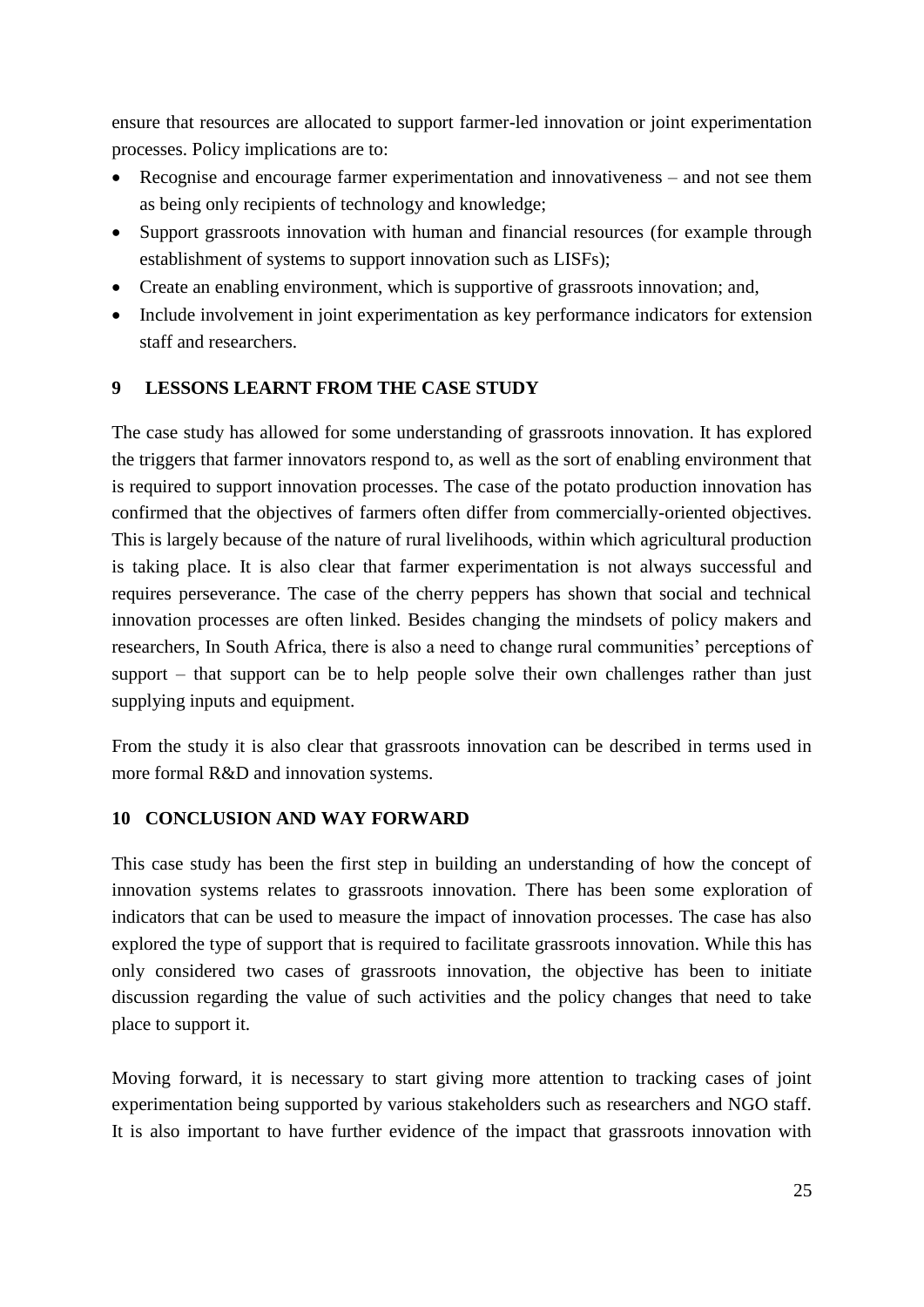rural communities, rather than on their behalf, can have on poverty reduction and improved livelihoods. The issue of finding ways to effectively protect the intellectual property of the knowledge holders or developers also needs to be given more attention.

### **ACKNOWLEDGMENTS**

The authors thank the UNU-MERIT project team, Martin Bell, Fred Gault, Michael Kahn, Mammo Muchie and Watu Wamae for their ongoing support and encouragement.

# **11 REFERENCES**

- Berdeque, Julio A. (2005). Pro-poor Innovation Systems: Background paper. (Paper commissioned by International Forum for Agricultural Development, IFAD).
- Biggs, Stephen D. and Clay, Edward J. (1981). Sources of Innovation in Agricultural Technology. World Development, Volume 9, No 4, pp 321 – 336.
- Gault, Fred. (2008). Science, Technology and Innovation Indicators: Opportunities for Africa. The African Statistical Journal. Volume 6, May 2008, pp 141.
- Gault, Fred and Zhang, Gang. (2010). Chapter  $1 -$  The role of innovation in the area of development. In Innovation and the Development Agenda. IDRC / OECD. ISBN 978-92-64-08891-7.
- Gupta, A.K., Sinha, R., Koradia, D., Patel, R., Parmar, M., Rohit, P., Patel, H., Patel, K., Chand, V.S. James, T.J., Chandan, A., Patel, M., Prakash,T.N. and Vivekanandan, P. 2003. Mobilizing grassroots' technological innovations and traditional knowledge, values and institutions: articulating social and ethical capital. Futures. Volume 35. pp 975-987.
- Hall, A, Sulaiman, V.R., Clark, N. and Yoganand, B. 2003. From measuring impact to learning institutional lessons: an innovation systems perspective on improving the management of international agricultural research. Agricultural Systems. Volume 78. pp 213–241.
- Hall, A. 2007. Challenges to Strengthening Agricultural Innovation Systems: Where Do We Go From Here? UNU-MERIT Working Paper Series #2007-038.
- Hayami, Y., Yamada, S., Akino, M., Ngiego, L.T., Kawagoe, T and Honma, M. 1991. The agricultural development of Japan: A century's perspective. University of Tokyo Press.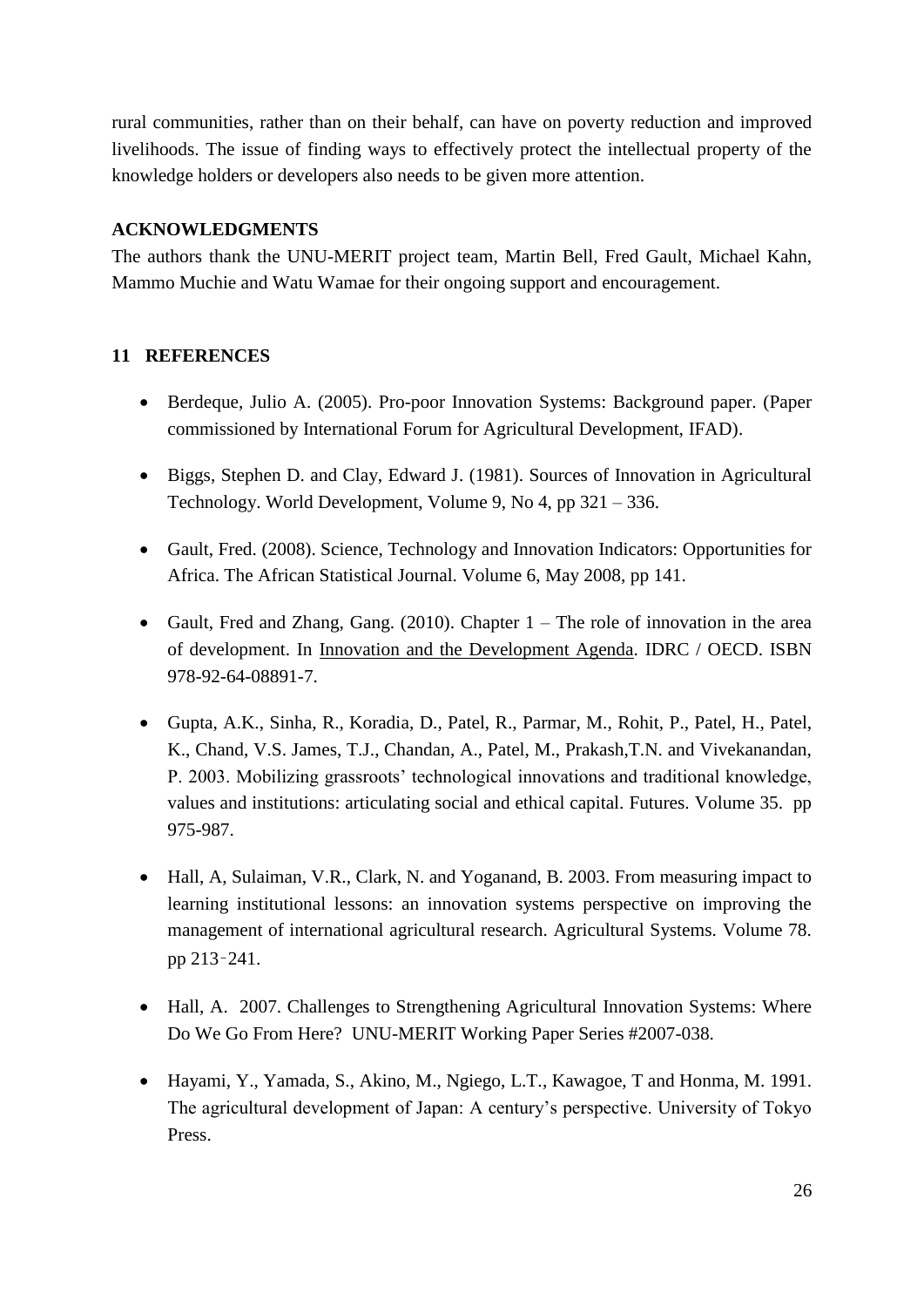- Kraemer-Mbula, Erika. (2009). Innovation for development: Converting knowledge to value. Summary report OECD-UNESCO International Workshop 28-30 January 2009.
- Kraemer-Mbula, Erika and Wamae, Watu. 2010. Chapter 3 The relevance of innovation systems to developing countries. In Innovation and the Development Agenda. IDRC / OECD. ISBN 978-92-64-08891-7.
- Malinga, M., Madondo, T., Kruger, E. and Letty, B. (2010). Farmers own and joint research on alternative ways to grow potatoes in South Africa. In Farmer-led Joint Research – Experiences of PROLINNOVA Partners (Edited by Wettasinha, C. and Waters-Bayer, A.).ISBN 1-930261-26-8.
- Metcalfe, J.S. (2009). In Innovation for development: Converting knowledge to value (Summary report). OECD-UNESCO International Workshop. Key statements of the workshop. Pg vi.
- Milestad, Rebecka., Kummer, Susannne and Vogl, Christian R. (2010). Building farm resilience through farmers' experimentation. Paper presented at  $9<sup>th</sup>$  European IFSA Symposium, 4-7 July 2010, Vienna, Austria.
- OECD/Eurostat (2005), *Oslo Manual: Guidelines for Collecting and Interpreting Innovation Data*, Paris: OECD.
- OECD (2007). OECD Reviews of Innovation Policy: South Africa. ISBN-978-92-64- 03823-3.
- Republic of South Africa (2008). Intellectual Property Rights from Publicly Financed Research and Development Act (No. 51 of 2008). Government Gazette Vol 522, No. 31745, 22 December 2008.
- Rajalahti, R. (2009). Promoting agricultural innovation systems approach: The way forward.[http://knowledge.cta.int/en/Dossiers/Demanding-Innovation/Innovationsystems/Articles/Promoting-Agricultural-Innovation-Systems-Approach-The-Way-Forward].
- Russell, David B. and Ison, Raymond L. (2000). The research-development relationship in rural communities: an opportunity for contextual science. In: Agricultural Extension and Rural Development: Breaking out of Traditions – A second-order systems perspective (Edited by Ison, Raymond L. and Russell, David B). ISBN 0 521 64201 9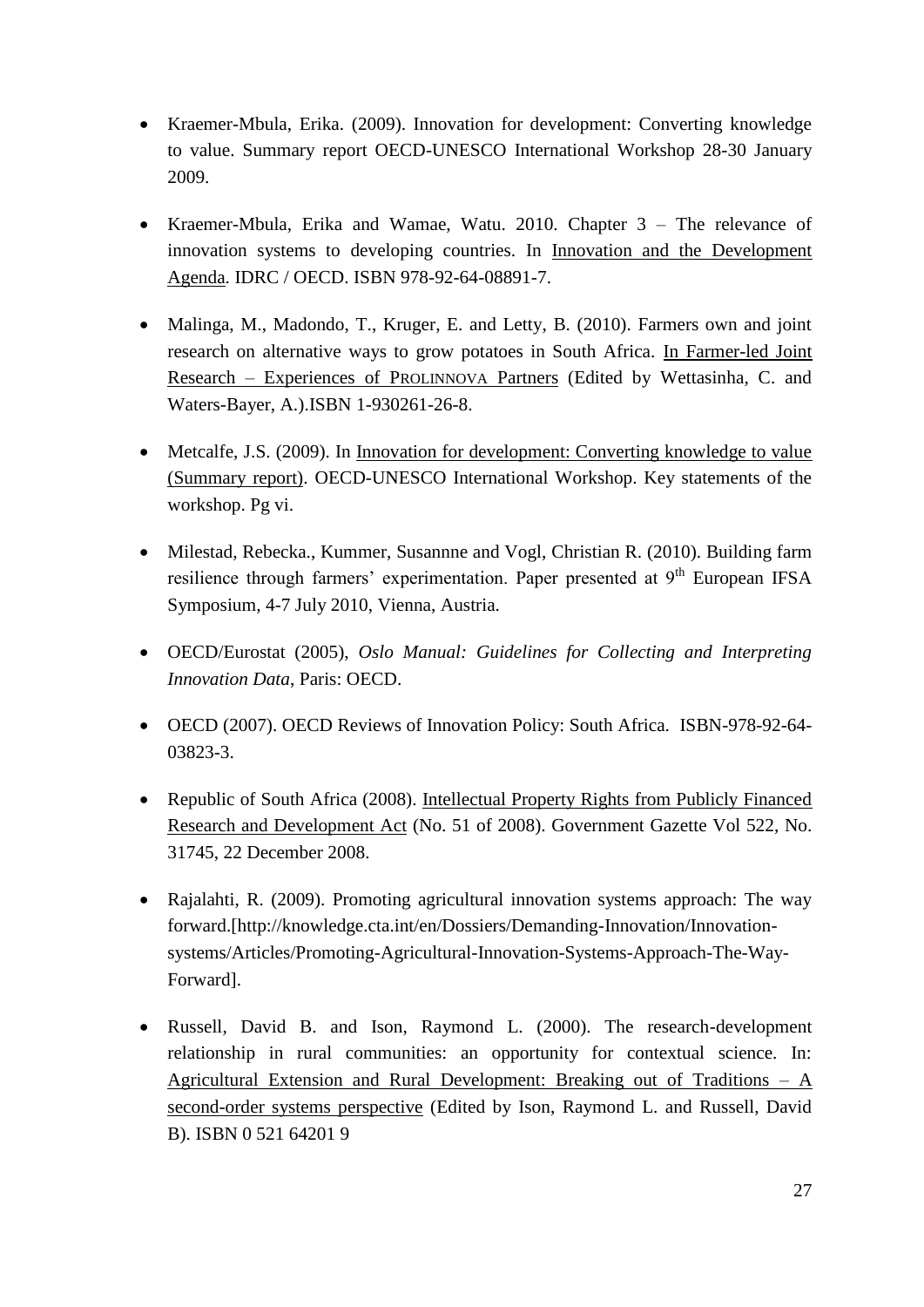- Spielman, David J. (2005). Innovation Systems Perspectives on Developing-country Agriculture: A Critical Review. International Food Policy Research Institute. International Service for National Agricultural Research Division, Discussion paper 2.
- Vink, N. & Van Rooyen, J. 2009. The economic performance of agriculture in South Africa since 1994: Implications for food security. Development Planning Division Working Paper Series No.17, DBSA: Midrand.
- von Hippel, Eric (2005), *Democratizing Innovation*, Cambridge, MA: MIT Press.
- The World Bank (2006). Enhancing Agricultural Innovation: How to go beyond the strengthening of research systems. The International Bank for Reconstruction and Development/ The World Bank.
- Waters-Bayer, Ann., van Veldhuizen, Laurens, Wongtchowski and Killough, Scott. (2004). Innovation Support Funds for Farmer-led Research and Development. IK Notes No. 85. [\(www.worldbank.org/afr/ik/iknt85.pdf\)](http://www.worldbank.org/afr/ik/iknt85.pdf)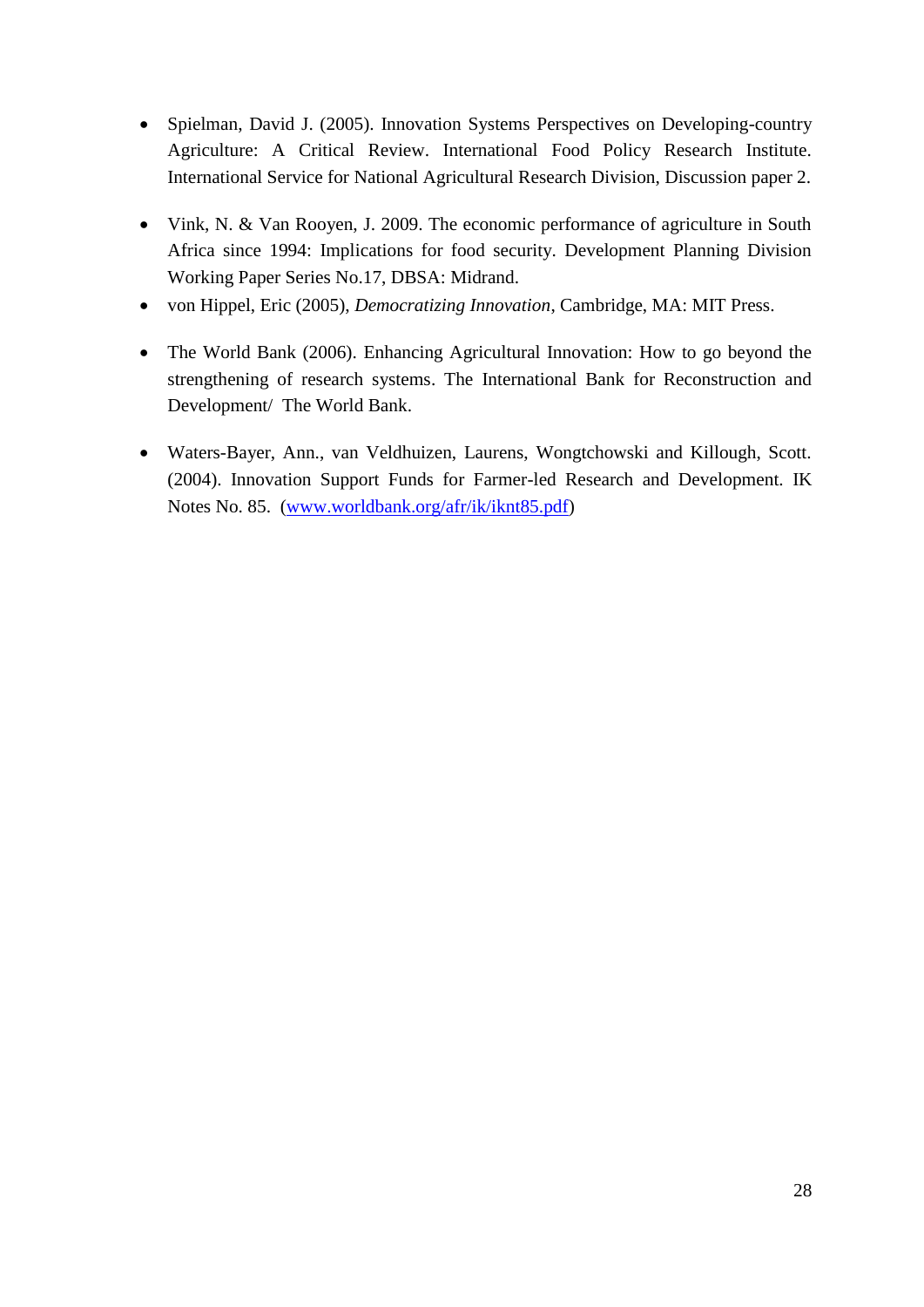| Innovator(s)                                        | Description of the innovation supported                                                                                                                                                                                                                      | <b>Type of</b><br>innovation | <b>Cost of direct</b><br>support<br>provided<br>(Rands) |
|-----------------------------------------------------|--------------------------------------------------------------------------------------------------------------------------------------------------------------------------------------------------------------------------------------------------------------|------------------------------|---------------------------------------------------------|
| 1. Phuthumani<br>and Walani<br><b>Farmer Groups</b> | Cherry pepper trial: Testing of a new cash<br>exploration<br>of<br>marketing<br>crop,<br>opportunities<br>and<br>strengthening<br>of<br>relationship<br>with<br>neighbouring<br>commercial farmer.                                                           | Social<br>$\&$<br>Technical  | Materials<br>6,000.00<br>Support:<br>10,125.00          |
| 2. Sicelumusa<br><b>FLG</b>                         | Green manure/cover crops: Testing of<br>different types of legumes (i.e. velvet<br>beans, sun hemp, clover, cowpeas) as<br>crops to be incorporated into the soil, and<br>allowed to decompose for a given period<br>before planting of the following crops. | Technical                    | Materials:<br>1,468.50<br>Support:<br>11,400.00         |
| 3. Elakho-<br>Ithuba FLG                            | <b>Livestock fodder supplements:</b> Testing the<br>performance of various fodder species<br>(lucerne, turnip and cocksfoot) for feeding<br>milk cows in winter                                                                                              | Technical                    | Materials:<br>833.96<br>Support:<br>9,350.96            |
| 4. Thabani<br>Madondo                               | Potato mulching practice: Testing of a new<br>method of planting potatoes under a layer<br>of mulch against conventional tillage.                                                                                                                            | Technical                    | <b>Inputs: 808.00</b><br>Support:<br>13,680.00          |
| 5. Khethiwe<br>Hlongwane                            | Planting vegetables in bags:<br>Test the<br>performance of spinach grown in bags<br>containing either compost or manure                                                                                                                                      | Technical                    | <b>Inputs: 975.00</b><br>Support:<br>12,375.00          |
| 6. Ellen Moloi                                      | Mole prevention in potatoes: Investigating<br>the use of corrugated iron to prevent mole<br>damage by burying the iron and planting<br>on top of it.                                                                                                         | Technical                    | <b>Inputs: 408.00</b><br>Support:<br>15,290.00          |

# **12 APPENDIX 1: INNOVATION PROCESSES SUPPORTED BY FAIR IN 2009/10**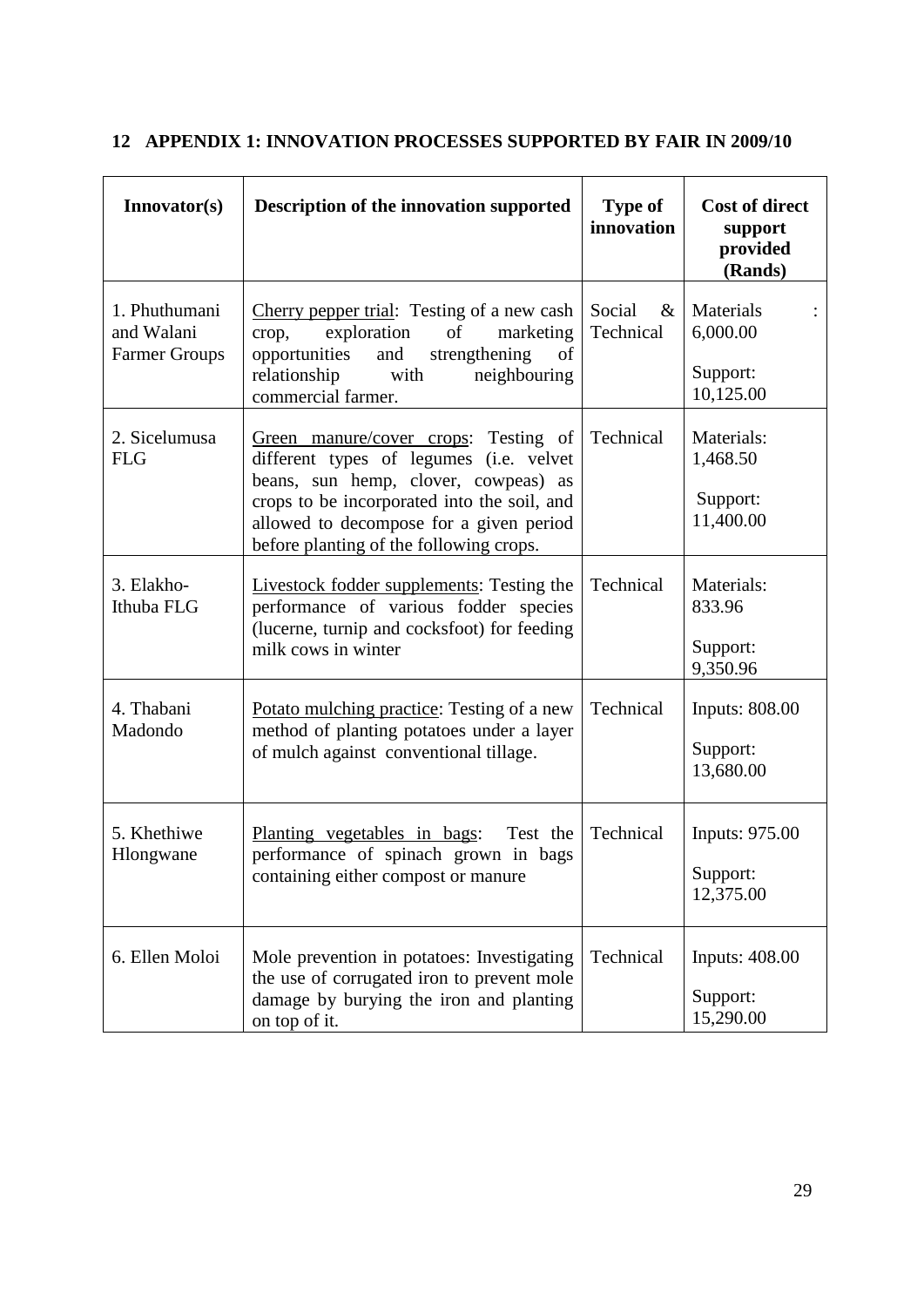# **13 APPENDIX 2: DATA COLLECTION INSTRUMENTS**

The following questions guided discussions with farmer innovators and representatives of FAIR-related structures:

### **Questions for farmer innovators**

- 1. Describe the experiment / innovation what were you testing or developing? Is it a social or technical innovation?
- 2. What have the benefits been to you, your family and your community?
- 3. How would you tell if the outcome of the experiment / innovation process was having a positive impact on you livelihoods? *e.g. increased income*
- 4. Apart from an increase in income, what else would show that your livelihoods have been improved??
- 5. How could we monitor how much experimentation / innovation is taking place in the community?

### **Questions for leaders of the forum**

Considering that the establishment of the farmers' forum could itself be seen as a social innovation, let us find out what people see as the benefits of the forum – and how we could measure the impact that it is having.

- 1. What is the purpose of the farmers' forum?
- 2. What are the benefits of the farmers' forum?
- 3. How could we monitor the performance / impact of the forum?
- 4. Was there any form of sharing taking place before the forum was established?
- 5. What has the benefit been since it was established?

### **Questions for the trust, especially the sub-committee responsible for M&E**

We are wanting to monitor innovation processes and evaluate the impact that they are having on communities and households…..

### **Monitoring innovation processes**

- 1. How do you monitor cases of innovation being funded through FAIR? What exactly are you monitoring?
- 2. Is there any way of monitoring cases of local investigation/research that are not receiving funding through FAIR?
- 3. How are cases of local innovation and farmer experimentation identified? Who is involved?
- 4. How do you think we should evaluate innovation processes? What would we measure or track to see if the innovation is having a positive impact on households? What sort of positive impacts could it have on the broader community? Are you measuring / monitoring anything at the moment related to the cases that have received funding?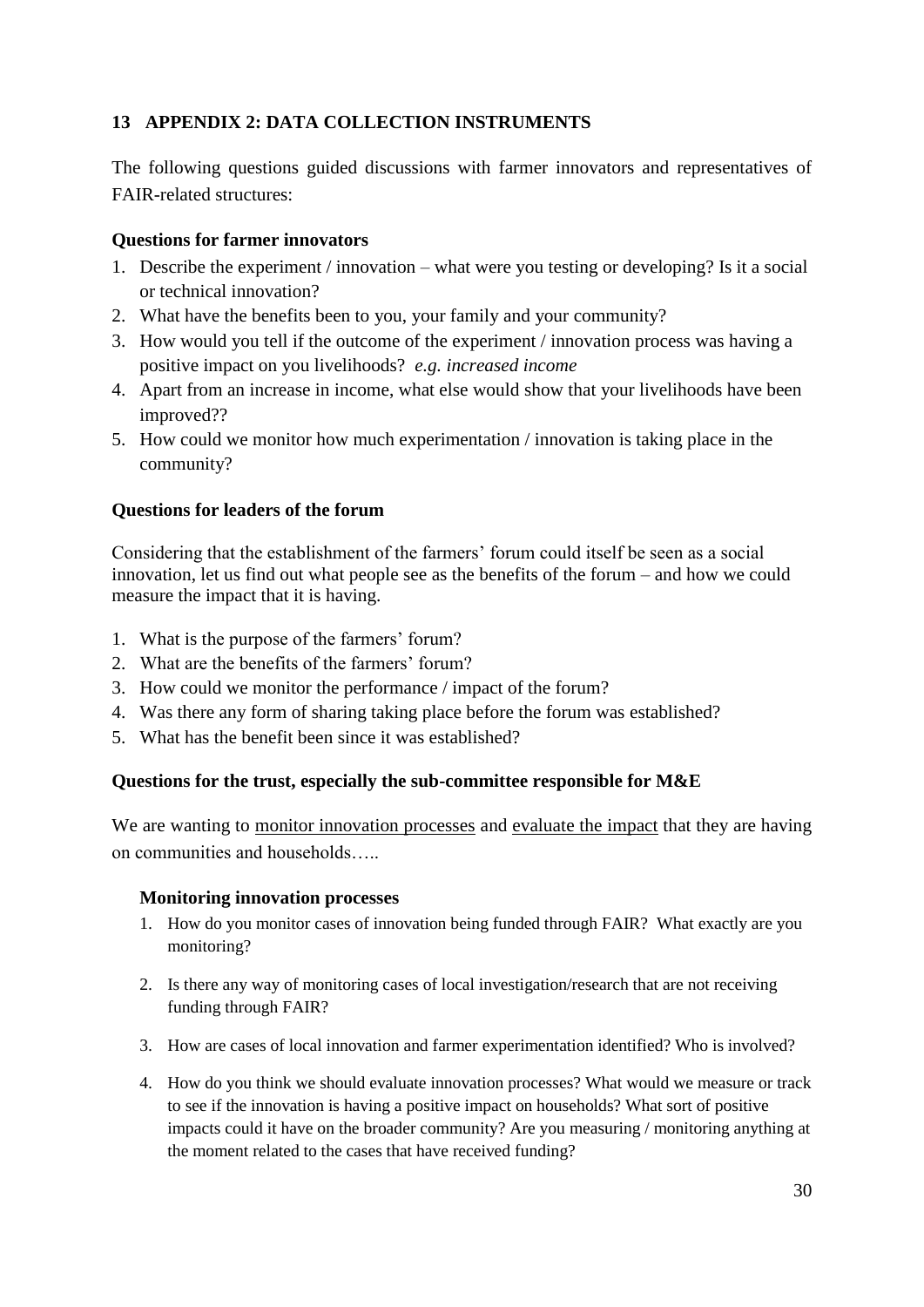#### **Questions about the trust**

- 5. What do you see as the benefits of the trust? Does it have any functions other than those related to the FAIR project? What are those functions?
- 6. How would you tell if the Trust is functioning properly?
- 7. Could the Trust have any added benefits besides FAIR activities? What would they be?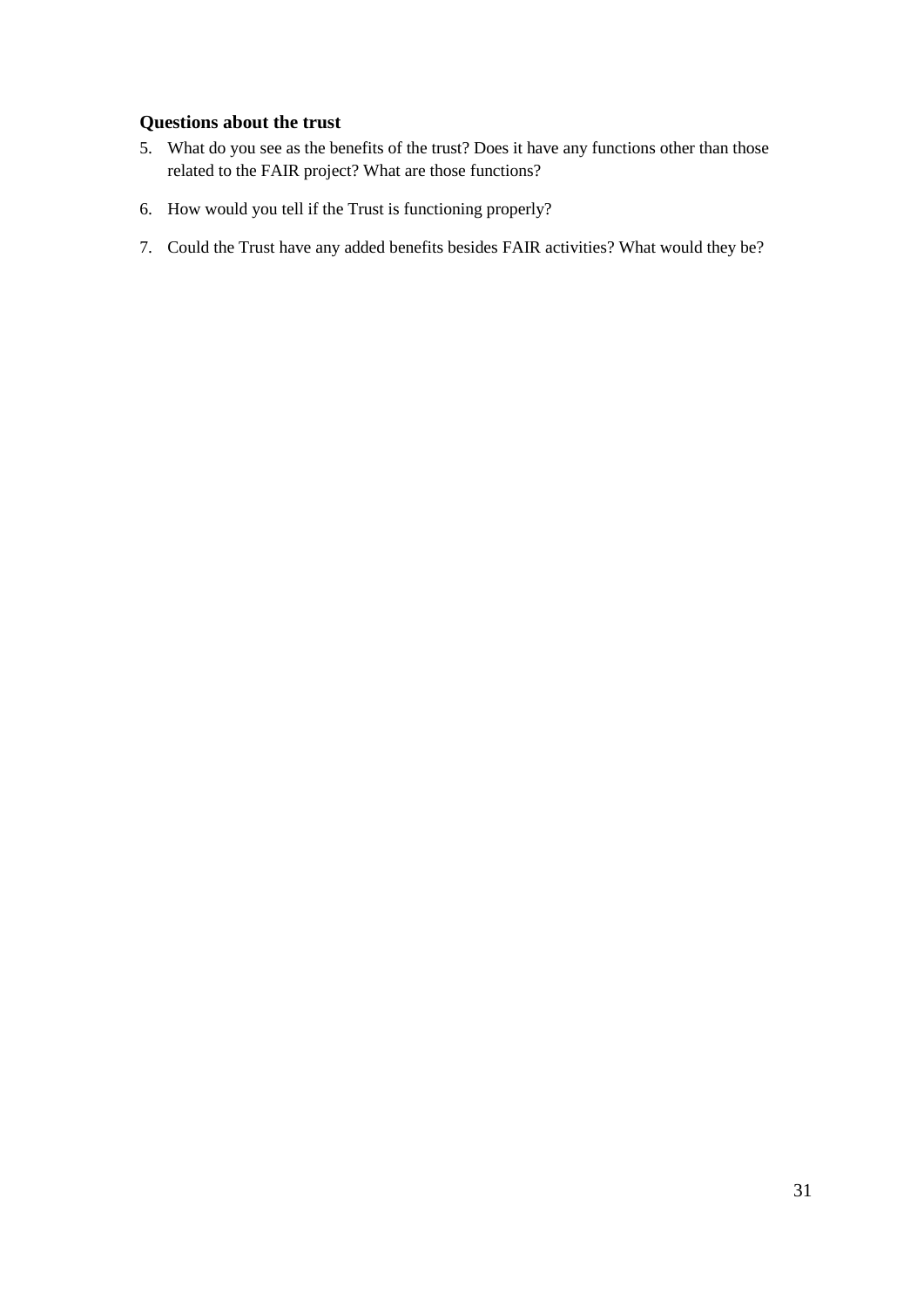# **A framework for analysing cases of grassroots innovation**

| Understanding the innovation case                                                                                                                                                                                                                                                                         | <b>Indicators</b>                                                                                                                                                                                                                                                                                                                        | could<br>How<br>one  <br>prove it                                                                                                                                                                                                                                                                                                                                                                                                                                                        | <b>Influence policies</b>                                                                          |
|-----------------------------------------------------------------------------------------------------------------------------------------------------------------------------------------------------------------------------------------------------------------------------------------------------------|------------------------------------------------------------------------------------------------------------------------------------------------------------------------------------------------------------------------------------------------------------------------------------------------------------------------------------------|------------------------------------------------------------------------------------------------------------------------------------------------------------------------------------------------------------------------------------------------------------------------------------------------------------------------------------------------------------------------------------------------------------------------------------------------------------------------------------------|----------------------------------------------------------------------------------------------------|
| LISF as a new idea (potentially an innovation) that is being driven by<br>university<br>Still in R&D stage<br>$\bullet$<br>How has the LISF stimulated innovative behaviour?<br>$\bullet$<br>What people are applying to the LISF?<br>$\bullet$<br>What people are not applying to the LISF?<br>$\bullet$ | Lack of<br>$\bullet$<br>improvement in<br>household income<br>/ poverty status<br>over 15 years<br>Amount spent on<br>R&D and extension<br>(see budget)<br><b>Amount of funds</b><br>managed, number<br>of cases supported,<br>existence of<br>committees that<br>effectively take<br>decisions<br>Case story: the<br>impact of the LISF | Show evidence<br>$\bullet$<br>that formal R&D<br>systems do not<br>impact sufficiently<br>on smallholder<br>farmers and that<br>there is a need for<br>an alternative<br>Show evidence<br>$\bullet$<br>that local<br>structures can<br>manage funds<br>Show evidence<br>$\bullet$<br>that LISFs<br>encourage<br>innovation (what<br>is the change since<br>the LISF came into<br>being?<br>Then show<br>$\bullet$<br>evidence that local<br>innovation<br><i>improves</i><br>livelihoods | Make funds<br>$\bullet$<br>available to local<br>structures to<br>support grassroots<br>innovation |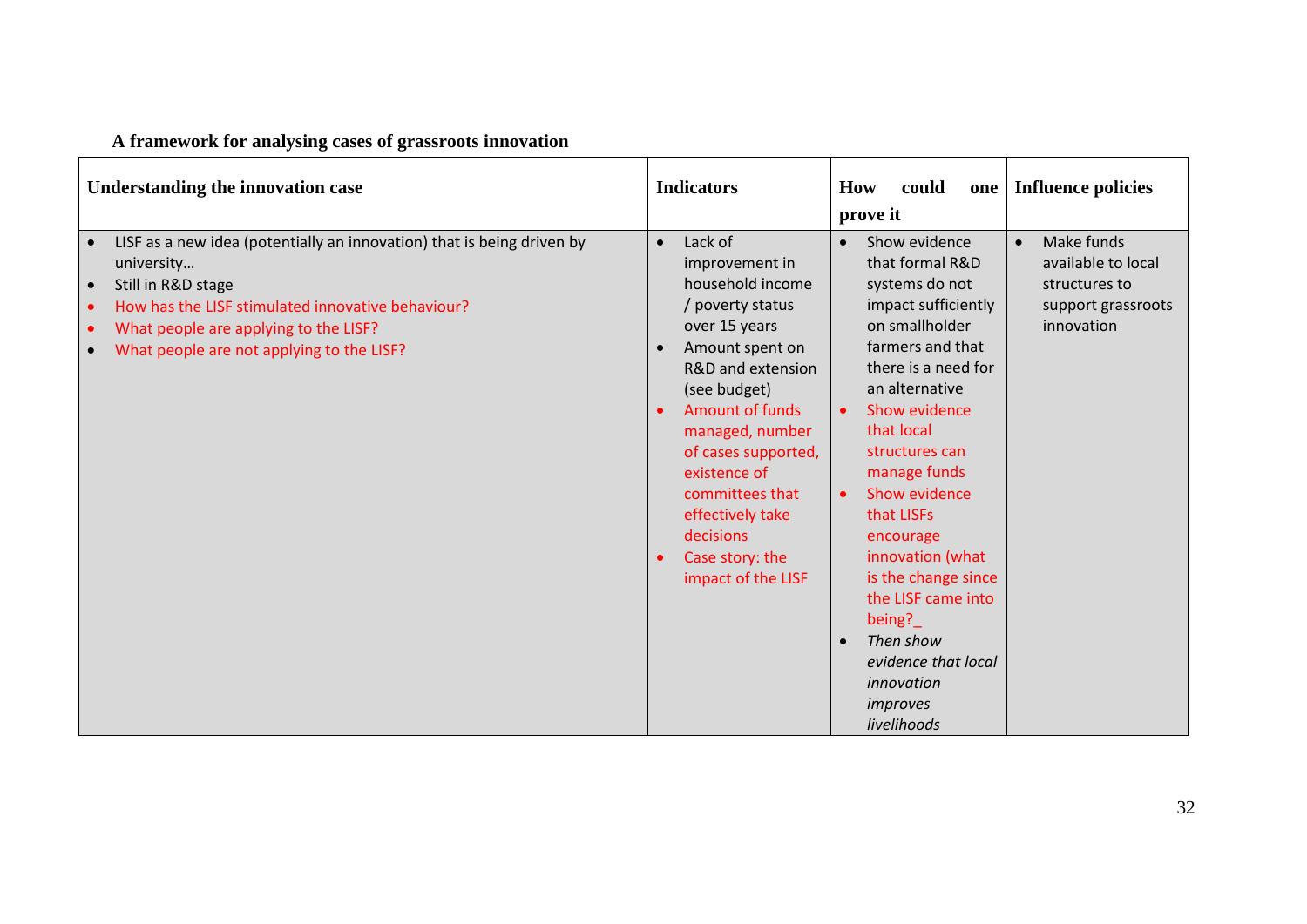| Describe the types of activities that have been undertaken to support and<br>stimulate innovative behaviour                                                                                                                                                                                                                                                                                                                                                                                                                                                                                                                                                                                                                                                                                                                                                                                                 | Indicators:<br>Cases that have<br>$\bullet$<br>emerged through<br>these activities<br>Innovation cases<br>that have been<br>stimulated through<br>these activities                                                                                                                                                           | Impacts of<br>$\bullet$<br>activities such as<br>cross-visits,<br>innovation<br>markets, forum<br>meetings, field<br>days, etc                                                                                                                               | Show that<br>$\bullet$<br>supportive<br>environments are<br>necessary for<br>innovation to take<br>place |
|-------------------------------------------------------------------------------------------------------------------------------------------------------------------------------------------------------------------------------------------------------------------------------------------------------------------------------------------------------------------------------------------------------------------------------------------------------------------------------------------------------------------------------------------------------------------------------------------------------------------------------------------------------------------------------------------------------------------------------------------------------------------------------------------------------------------------------------------------------------------------------------------------------------|------------------------------------------------------------------------------------------------------------------------------------------------------------------------------------------------------------------------------------------------------------------------------------------------------------------------------|--------------------------------------------------------------------------------------------------------------------------------------------------------------------------------------------------------------------------------------------------------------|----------------------------------------------------------------------------------------------------------|
| Understand innovation systems better – those funded by FAIR and<br>Prolinnova<br>Describe the innovation process<br>User innovation<br>$\circ$<br>Where are we on the novelty chain? Is it 'new to the firm' or 'new<br>$\circ$<br>to the market'?<br>Any evidence of incremental innovation to solve immediate<br>$\circ$<br>problems?<br>Different sources of knowledge / sources of ideas / linkages that<br>$\circ$<br>are important to farmers as user innovators<br>Who generally funds user innovation?<br>$\circ$<br>Who are the different stakeholders and what are their roles?<br>What has changed for the Walani group as a result of participating in the<br>$\bullet$<br>innovation process? Cropping practices, relationships, own capacities, etc<br>(What was there before versus what is there now?)<br>How has this spilled into other aspects of their lives or their joint activities? | Evidence of:<br>Improved access to<br>markets<br>"Widening<br>horizons"<br>Income generation<br>$\bullet$<br>Labour saving<br><b>Improved food</b><br>security<br>Increased<br>$\bullet$<br>biodiversity (any<br>new crop rotations,<br>new crops, etc)<br>People's ability to<br>$\bullet$<br>work in groups<br>effectively | Show that<br>$\bullet$<br>innovation is<br>taking place<br>(supported as well<br>as independently)<br>Show that local<br>innovation<br>improves<br>livelihoods<br>Show that returns<br>$\bullet$<br>on investment are<br>greater than with<br>formal systems | Support local<br>$\bullet$<br>innovation<br>processes as an<br>alternative to<br>formal R&D              |